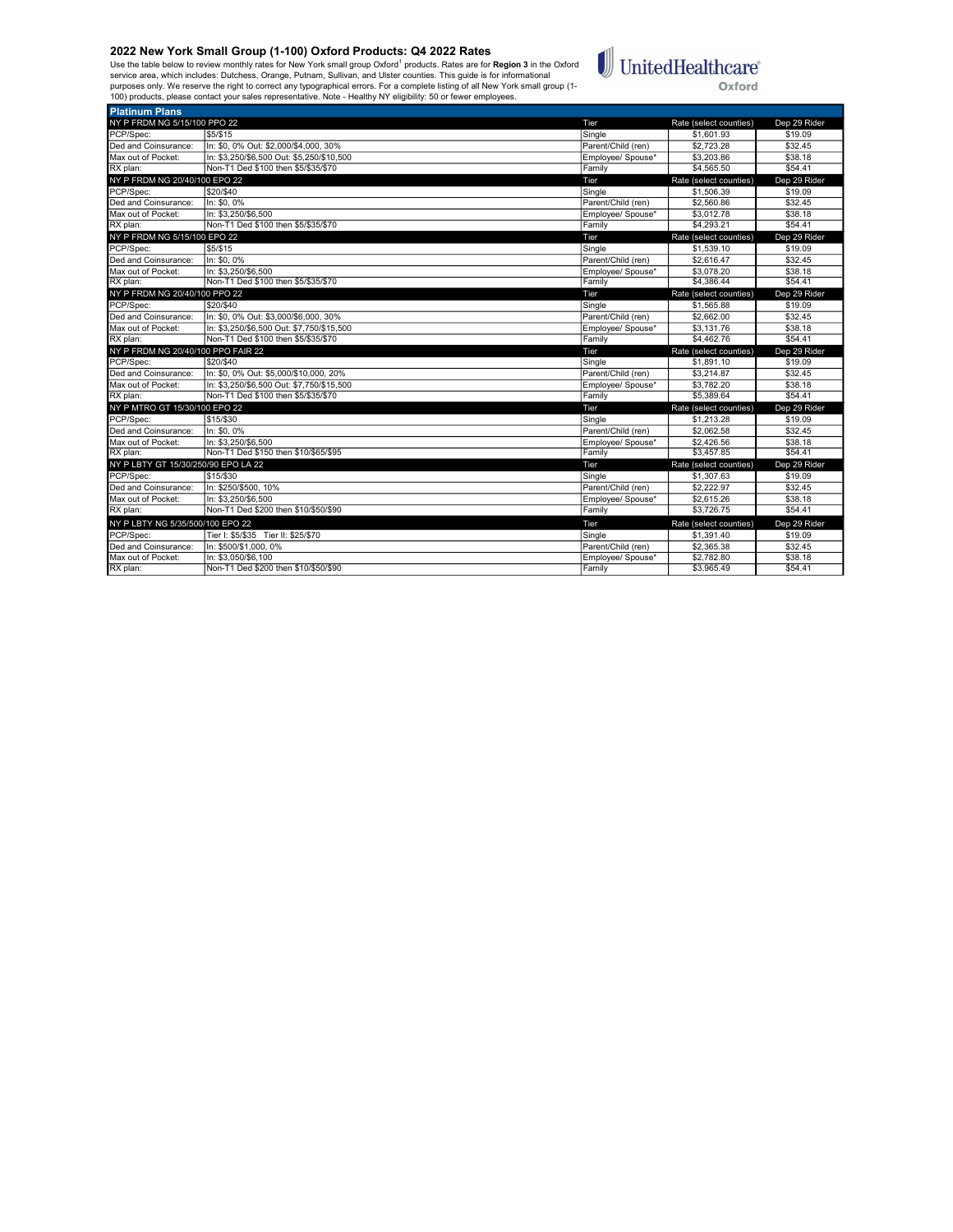Use the table below to review monthly rates for New York small group Oxford<sup>1</sup> products. Rates are for **Region 3** in the Oxford<br>service area, which includes: Dutchess, Orange, Putnam, Sullivan, and Ulster counties. This gu



| <b>Gold Plans</b>                              |                                                                 |                                         |                                      |                         |
|------------------------------------------------|-----------------------------------------------------------------|-----------------------------------------|--------------------------------------|-------------------------|
| NY G LBTY GT 30/60/1250/100 EPO 22             |                                                                 | Tier                                    | Rate (select counties)               | Dep 29 Rider            |
| PCP/Spec:                                      | \$30/\$60                                                       | Single                                  | \$1,175.85                           | \$19.09                 |
| Ded and Coinsurance:                           | In: \$1,250/\$2,500, 0%                                         | Parent/Child (ren)                      | \$1,998.95                           | \$32.45                 |
| Max out of Pocket:                             | In: \$6,400/\$12,800<br>Non-T1 Ded \$200 then \$10/\$50/\$90    | Emplovee/ Spouse*                       | \$2,351.70                           | \$38.18<br>\$54.41      |
| RX plan:                                       |                                                                 | Family                                  | \$3,351.17                           |                         |
| NY G FRDM NG 15/35/1750/90 EPO 22<br>PCP/Spec: | \$15/\$35                                                       | Tier<br>Single                          | Rate (select counties)<br>\$1,275.91 | Dep 29 Rider<br>\$19.09 |
| Ded and Coinsurance:                           | In: \$1,750/\$3,500, 10%                                        | Parent/Child (ren)                      | \$2,169.05                           | \$32.45                 |
| Max out of Pocket:                             | In: \$7,500/\$15,000                                            | Employee/ Spouse*                       | \$2,551.82                           | \$38.18                 |
| RX plan:                                       | Non-T1 Ded \$150 then \$10/\$40/\$80                            | Family                                  | \$3,636.34                           | \$54.41                 |
| NY G FRDM NG 25/40/1750/80 EPO 22              |                                                                 | Tier                                    | Rate (select counties)               | Dep 29 Rider            |
| PCP/Spec:                                      | \$25/\$40                                                       | Single                                  | \$1,265.51                           | \$19.09                 |
| Ded and Coinsurance:                           | In: \$1,750/\$3,500, 20%                                        | Parent/Child (ren)                      | \$2,151.37                           | \$32.45                 |
| Max out of Pocket:                             | In: \$6,000/\$12,000                                            | Employee/ Spouse*                       | \$2,531.02                           | \$38.18                 |
| RX plan:                                       | Non-T1 Ded \$150 then \$10/\$40/\$80                            | Family                                  | \$3,606.70                           | \$54.41                 |
| NY G FRDM NG 25/40/1500/80 PPO 22              |                                                                 | Tier                                    | Rate (select counties)               | Dep 29 Rider            |
| PCP/Spec:                                      | \$25/\$40<br>In: \$1,500/\$3,000, 20% Out: \$3,000/\$6,000, 40% | Single                                  | \$1,327.12                           | \$19.09                 |
| Ded and Coinsurance:<br>Max out of Pocket:     | In: \$6,800/\$13,600 Out: \$8,000/\$16,000                      | Parent/Child (ren)<br>Employee/ Spouse* | \$2,256.10<br>\$2.654.24             | \$32.45<br>\$38.18      |
| RX plan:                                       | Non-T1 Ded \$150 then \$10/\$40/\$80                            | Family                                  | \$3,782.29                           | \$54.41                 |
| NY G FRDM NG 50/50/1000/90 EPO 22              |                                                                 | Tier                                    | Rate (select counties)               | Dep 29 Rider            |
| PCP/Spec:                                      | \$50/\$50                                                       | Single                                  | \$1,290.08                           | \$19.09                 |
| Ded and Coinsurance:                           | In: \$1,000/\$2,000, 10%                                        | Parent/Child (ren)                      | \$2,193.14                           | \$32.45                 |
| Max out of Pocket:                             | In: \$6,200/\$12,400                                            | Employee/ Spouse*                       | \$2,580.16                           | \$38.18                 |
| RX plan:                                       | Non-T1 Ded \$150 then \$10/\$40/\$80                            | Family                                  | \$3,676.73                           | \$54.41                 |
| NY G FRDM NG 1500/90 PPO HSA 22                |                                                                 | Tier                                    | Rate (select counties)               | Dep 29 Rider            |
| PCP/Spec:                                      | Deductible and Coinsurance                                      | Single                                  | \$1,260.08                           | \$19.09                 |
| Ded and Coinsurance:                           | In: \$1.500/\$3.000. 10% Out: \$3.000/\$6.000. 40%              | Parent/Child (ren)                      | \$2,142.14                           | \$32.45                 |
| Max out of Pocket:                             | In: \$5,500/\$11,000 Out: \$8,000/\$16,000                      | Employee/ Spouse*                       | \$2,520.16                           | \$38.18                 |
| RX plan:<br>NY G FRDM NG 1500/90 EPO HSA 22    | Ded Med/Rx then \$10/\$40/\$80                                  | Family                                  | \$3,591.23<br>Rate (select counties) | \$54.41<br>Dep 29 Rider |
| PCP/Spec:                                      | Deductible and Coinsurance                                      | Tier<br>Single                          | \$1,207.52                           | \$19.09                 |
| Ded and Coinsurance:                           | In: \$1,500/\$3,000, 10%                                        | Parent/Child (ren)                      | \$2,052.78                           | \$32.45                 |
| Max out of Pocket:                             | In: \$5,500/\$11,000                                            | Employee/ Spouse*                       | \$2.415.04                           | \$38.18                 |
| RX plan:                                       | Ded Med/Rx then \$10/\$40/\$80                                  | Family                                  | \$3,441.43                           | \$54.41                 |
| NY G MTRO GT 25/40/1250/80 EPO 22              |                                                                 | Tier                                    | Rate (select counties)               | Dep 29 Rider            |
| PCP/Spec:                                      | \$25/\$40                                                       | Single                                  | \$1,028.78                           | \$19.09                 |
| Ded and Coinsurance:                           | In: \$1,250/\$2,500, 20%                                        | Parent/Child (ren)                      | \$1,748.93                           | \$32.45                 |
| Max out of Pocket:                             | In: \$6.000/\$12.000                                            | Employee/ Spouse*                       | \$2,057.56                           | \$38.18                 |
| RX plan:                                       | Non-T1 Ded \$150 then \$10/\$65/\$95                            | Family                                  | \$2,932.02                           | \$54.41                 |
| NY G MTRO GT 25/40/600/80 EPO HNY 22           |                                                                 | Tier                                    | Rate (select counties)               | Dep 29 Rider            |
| PCP/Spec:<br>Ded and Coinsurance:              | \$25/\$40 after Deductible<br>In: \$600/\$1,200, 20%            | Single<br>Parent/Child (ren)            | \$882.31<br>\$1,499.93               | \$19.09<br>\$32.45      |
| Max out of Pocket:                             | In: \$4,000/\$8,000                                             | Employee/ Spouse*                       | \$1,764.62                           | \$38.18                 |
| RX plan:                                       | \$10/\$35/\$70                                                  | Family                                  | \$2,514.58                           | \$54.41                 |
| NY G LBTY NG 30/60/2000/70 EPO 22              |                                                                 | Tier                                    | Rate (select counties)               | Dep 29 Rider            |
| PCP/Spec:                                      | \$30/\$60                                                       | Single                                  | \$1,132.82                           | \$19.09                 |
| Ded and Coinsurance:                           | In: \$2,000/\$4,000, 30%                                        | Parent/Child (ren)                      | \$1,925.79                           | \$32.45                 |
| Max out of Pocket:                             | In: \$8,400/\$16,800                                            | Employee/ Spouse*                       | \$2,265.64                           | \$38.18                 |
| RX plan:                                       | Non-T1 Ded \$200 then \$10/\$50/\$90                            | Family                                  | \$3,228.54                           | \$54.41                 |
| NY G MTRO NG 25/40/1250/80 EPO ME 22           |                                                                 | Tier                                    | Rate (select counties)               | Dep 29 Rider            |
| PCP/Spec:                                      | \$25/\$40                                                       | Single                                  | \$1,065.82                           | \$19.09                 |
| Ded and Coinsurance:<br>Max out of Pocket:     | In: \$1,250/\$2,500, 20%<br>In: \$6,000/\$12,000                | Parent/Child (ren)<br>Emplovee/ Spouse* | \$1,811.89<br>\$2.131.64             | \$32.45<br>\$38.18      |
| RX plan:                                       | Non-T1 Ded \$150 then \$10/\$65/\$95                            | Family                                  | \$3.037.59                           | \$54.41                 |
| NY G FRDM NG 30/60/2250/70 EPO 22              |                                                                 | Tier                                    | Rate (select counties)               | Dep 29 Rider            |
| PCP/Spec:                                      | \$30/\$60                                                       | Single                                  | \$1,190.77                           | \$19.09                 |
| Ded and Coinsurance:                           | In: \$2,250/\$4,500, 30%                                        | Parent/Child (ren)                      | \$2,024.31                           | \$32.45                 |
| Max out of Pocket:                             | In: \$8.700/\$17.400                                            | Employee/ Spouse*                       | \$2,381.54                           | \$38.18                 |
| RX plan:                                       | Non-T1 Ded \$150 then \$10/\$40/\$80                            | Family                                  | \$3,393.69                           | \$54.41                 |
| NY G LBTY<br>וטכוכג טוו                        | IUU EPU ZD ZZ                                                   | <u>rer</u>                              | ≺ate (seiect counties                | peb sa kige             |
| PCP/Spec:                                      | \$25/\$50                                                       | Single                                  | \$1,284.95                           | \$19.09                 |
| Ded and Coinsurance:                           | In: \$0, 0%                                                     | Parent/Child (ren)                      | \$2,184.42                           | \$32.45                 |
| Max out of Pocket:<br>RX plan:                 | In: \$6,000/\$12,000<br>Non-T1 Ded \$200 then \$10/\$50/\$90    | Employee/ Spouse*<br>Family             | \$2,569.90<br>\$3,662.11             | \$38.18<br>\$54.41      |
| NY G LBTY NG 1500/90 EPO HSAM 22               |                                                                 |                                         |                                      |                         |
| PCP/Spec:                                      | Deductible and Coinsurance                                      | Tier<br>Single                          | Rate (select counties)<br>\$1,146.83 | Dep 29 Rider<br>\$19.09 |
| Ded and Coinsurance:                           | In: \$1,500/\$3,000, 10%                                        | Parent/Child (ren)                      | \$1,949.61                           | \$32.45                 |
| Max out of Pocket:                             | In: \$5,500/\$11,000                                            | Emplovee/ Spouse*                       | \$2,293.66                           | \$38.18                 |
| RX plan:                                       | Ded Med/Rx then \$10/\$50/\$90                                  | Family                                  | \$3,268.47                           | \$54.41                 |
| NY G LBTY NG 20/40/2000/80 EPO 22              |                                                                 | Tier                                    | Rate (select counties)               | Dep 29 Rider            |
| PCP/Spec:                                      | Tier I: \$20/\$40 Tier II: \$40/\$80                            | Single                                  | \$1,144.64                           | \$19.09                 |
| Ded and Coinsurance:                           | In: \$2,000/\$4,000, 20%                                        | Parent/Child (ren)                      | \$1,945.89                           | \$32.45                 |
| Max out of Pocket:                             | In: \$8,500/\$17,000                                            | Employee/ Spouse*                       | \$2,289.28                           | \$38.18                 |
| RX plan:                                       | Non-T1 Ded \$200 then \$10/\$50/\$90                            | Family                                  | \$3,262.22                           | \$54.41                 |
| NY G FRDM NG 1750/100 EPO HSAM 22              |                                                                 | Tier                                    | Rate (select counties)               | Dep 29 Rider            |
| PCP/Spec:<br>Ded and Coinsurance:              | Deductible and Coinsurance<br>In: \$1,750/\$3,500, 0%           | Single<br>Parent/Child (ren)            | \$1,228.48<br>\$2,088.42             | \$19.09<br>\$32.45      |
| Max out of Pocket:                             | In: \$6,800/\$13,600                                            | Employee/ Spouse*                       | \$2,456.96                           | \$38.18                 |
| RX plan:                                       | Ded Med/Rx then \$10/\$40/\$80                                  | Family                                  | \$3,501.17                           | \$54.41                 |
| NY G FRDM NG 25/50/100 EPO 22                  |                                                                 | Tier                                    | Rate (select counties)               | Dep 29 Rider            |
| PCP/Spec:                                      | \$25/\$50                                                       | Single                                  | \$1,357.93                           | \$19.09                 |
| Ded and Coinsurance:                           | In: \$0, 0%                                                     | Parent/Child (ren)                      | \$2,308.48                           | \$32.45                 |
| Max out of Pocket:                             | In: \$6,000/\$12,000                                            | Employee/ Spouse*                       | \$2,715.86                           | \$38.18                 |
| RX plan:                                       | Non-T1 Ded \$150 then \$10/\$65/\$95                            | Family                                  | \$3,870.10                           | \$54.41                 |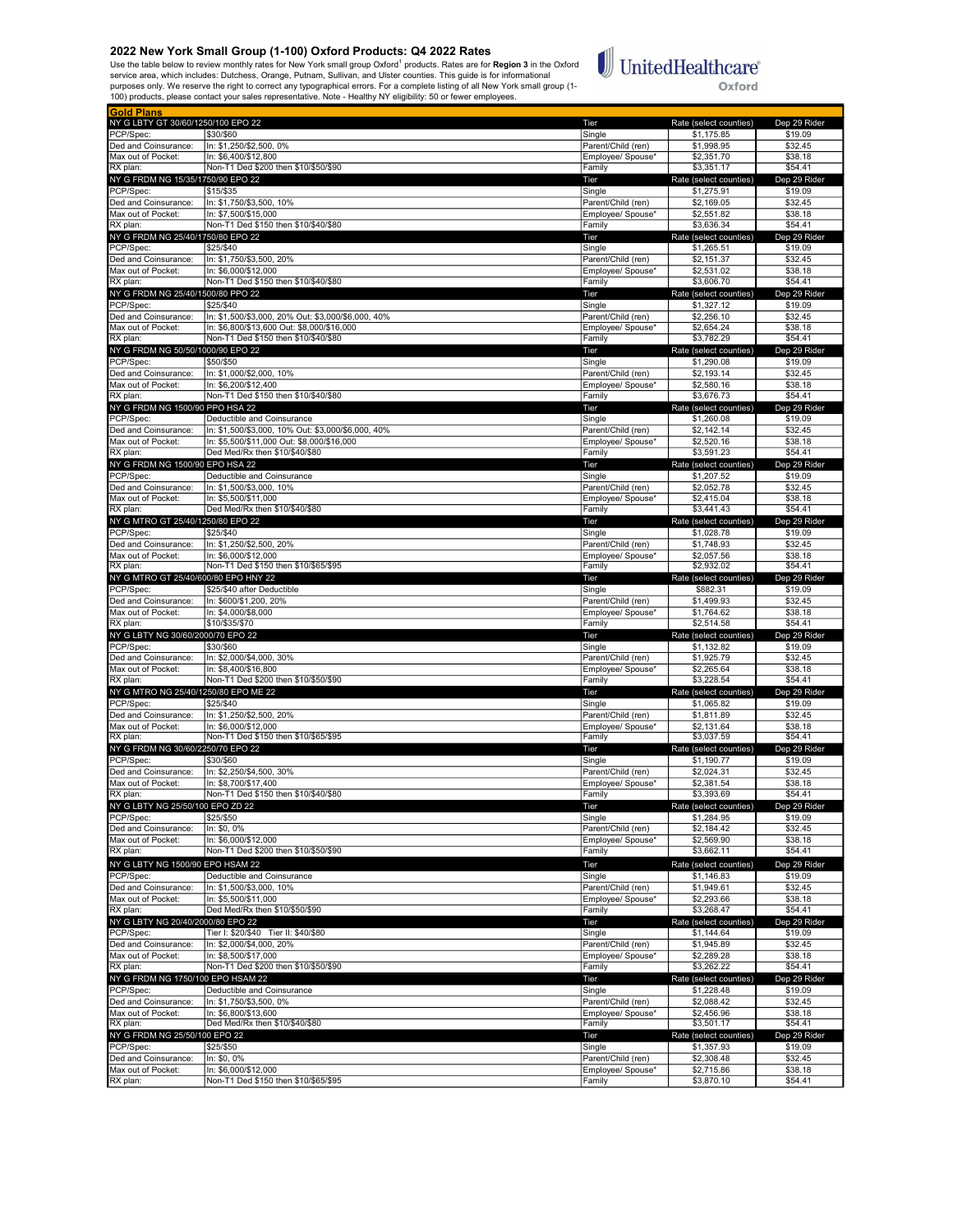Use the table below to review monthly rates for New York small group Oxford<sup>1</sup> products. Rates are for **Region 3** in the Oxford<br>service area, which includes: Dutchess, Orange, Putnam, Sullivan, and Ulster counties. This gu



| <b>Silver Plans</b>                   |                                                    |                    |                        |                    |
|---------------------------------------|----------------------------------------------------|--------------------|------------------------|--------------------|
| NY S LBTY NG 40/70/3000/65 EPO 22     |                                                    | Tier               | Rate (select counties) | Dep 29 Rider       |
| PCP/Spec:                             | \$40/\$70                                          | Single             | \$1,008.68             | \$19.09            |
| Ded and Coinsurance:                  | In: \$3,000/\$6,000, 35%                           | Parent/Child (ren) | \$1,714.76             | \$32.45            |
| Max out of Pocket:                    | In: \$8,700/\$17,400                               | Employee/ Spouse*  | \$2,017.36             | \$38.18            |
| RX plan:                              | Non-T1 Ded \$200 then \$10/\$50/\$90               | Family             | \$2,874.74             | \$54.41            |
| NY S FRDM NG 40/70/3000/65 EPO 22     |                                                    | Tier               | Rate (select counties) | Dep 29 Rider       |
| PCP/Spec:                             | \$40/\$70                                          | Single             | \$1,065.86             | \$19.09            |
| Ded and Coinsurance:                  | In: \$3,000/\$6,000, 35%                           | Parent/Child (ren) | \$1,811.96             | \$32.45            |
| Max out of Pocket:                    | In: \$8.700/\$17.400                               | Employee/ Spouse*  | \$2,131.72             | \$38.18            |
| RX plan:                              | Non-T1 Ded \$200 then \$10/\$40/\$80               | Family             | \$3,037.70             | \$54.41            |
| NY S LBTY NG 30/75/3500/60 EPO 22     |                                                    | Tier               | Rate (select counties) | Dep 29 Rider       |
|                                       |                                                    |                    |                        |                    |
| PCP/Spec:                             | \$30/\$75                                          | Single             | \$987.74               | \$19.09            |
| Ded and Coinsurance:                  | In: \$3,500/\$7,000, 40%                           | Parent/Child (ren) | \$1,679.16             | \$32.45            |
| Max out of Pocket:                    | In: \$8,700/\$17,400                               | Employee/ Spouse*  | \$1,975.48             | \$38.18            |
| RX plan:                              | Non-T1 Ded \$200 then \$10/\$50/50%, max 800%      | Family             | \$2,815.06             | \$54.41            |
| NY S MTRO GT 30/80/3500/70 EPO 22     |                                                    | Tier               | Rate (select counties) | Dep 29 Rider       |
| PCP/Spec:                             | \$30/\$80                                          | Single             | \$855.09               | \$19.09            |
| Ded and Coinsurance:                  | In: \$3,500/\$7,000, 30%                           | Parent/Child (ren) | \$1,453.65             | \$32.45            |
| Max out of Pocket:                    | In: \$8,700/\$17,400                               | Employee/ Spouse*  | \$1,710.18             | \$38.18            |
| RX plan:                              | Non-T1 Ded \$150 then \$10/\$65/\$95               | Family             | \$2,437.01             | \$54.41            |
| NY S FRDM NG 30/60/2000/80 PPO HSA 22 |                                                    | Tier               | Rate (select counties) | Dep 29 Rider       |
| PCP/Spec:                             | \$30/\$60 after Deductible                         | Single             | \$1,120.80             | \$19.09            |
| Ded and Coinsurance:                  | In: \$2,000/\$4,000, 20% Out: \$4,000/\$8,000, 50% | Parent/Child (ren) | \$1,905.36             | \$32.45            |
| Max out of Pocket:                    | In: \$6,900/\$13,800 Out: \$10,500/\$21,000        | Employee/ Spouse*  | \$2,241.60             | \$38.18            |
| RX plan:                              | Ded Med/Rx then \$10/\$40/\$80                     | Family             | \$3,194.28             | \$54.41            |
| NY S LBTY GT 25/50/4500/50 EPO 22     |                                                    | Tier               | Rate (select counties) | Dep 29 Rider       |
| PCP/Spec:                             | \$25/\$50                                          | Single             | \$969.05               | \$19.09            |
| Ded and Coinsurance:                  | In: \$4,500/\$9,000, 50%                           | Parent/Child (ren) | \$1,647.39             | \$32.45            |
|                                       |                                                    |                    |                        |                    |
| Max out of Pocket:                    | In: \$8,700/\$17,400                               | Employee/ Spouse*  | \$1,938.10             | \$38.18<br>\$54.41 |
| RX plan:                              | Non-T1 Ded \$200 then \$10/\$50/\$90               | Family             | \$2,761.79             |                    |
| NY S FRDM NG 40/70/3000/65 PPO 22     |                                                    | Tier               | Rate (select counties) | Dep 29 Rider       |
| PCP/Spec:                             | \$40/\$70                                          | Single             | \$1,117.88             | \$19.09            |
| Ded and Coinsurance:                  | In: \$3,000/\$6,000, 35% Out: \$4,000/\$8,000, 50% | Parent/Child (ren) | \$1,900.40             | \$32.45            |
| Max out of Pocket:                    | In: \$8.700/\$17.400 Out: \$10.500/\$21.000        | Employee/ Spouse*  | \$2,235.76             | \$38.18            |
| RX plan:                              | Non-T1 Ded \$200 then \$10/\$40/\$80               | Family             | \$3,185.96             | \$54.41            |
| NY S FRDM NG 25/50/2250/80 EPO HSA 22 |                                                    | Tier               | Rate (select counties) | Dep 29 Rider       |
| PCP/Spec:                             | \$25/\$50 after Deductible                         | Single             | \$1,077.02             | \$19.09            |
| Ded and Coinsurance:                  | In: \$2,250/\$4,500, 20%                           | Parent/Child (ren) | \$1,830.93             | \$32.45            |
| Max out of Pocket:                    | In: \$6,900/\$13,800                               | Employee/ Spouse*  | \$2.154.04             | \$38.18            |
| RX plan:                              | Ded Med/Rx then \$10/\$40/\$80                     | Family             | \$3,069.51             | \$54.41            |
| NY S FRDM NG 2000/70 EPO HSA 22       |                                                    | Tier               | Rate (select counties) | Dep 29 Rider       |
| PCP/Spec:                             |                                                    |                    |                        |                    |
|                                       | Deductible and Coinsurance                         | Single             | \$1,057.22             | \$19.09            |
| Ded and Coinsurance:                  | In: \$2,000/\$4,000, 30%                           | Parent/Child (ren) | \$1,797.27             | \$32.45            |
| Max out of Pocket:                    | In: \$7,050/\$14,100                               | Employee/ Spouse*  | \$2,114.44             | \$38.18            |
| RX plan:                              | Ded Med/Rx then \$10/\$40/\$80                     | Family             | \$3,013.08             | \$54.41            |
| NY S MTRO NG 30/80/3500/70 EPO ME 22  |                                                    | Tier               | Rate (select counties) | Dep 29 Rider       |
| PCP/Spec:                             | \$30/\$80                                          | Single             | \$885.88               | \$19.09            |
| Ded and Coinsurance:                  | In: \$3,500/\$7,000, 30%                           | Parent/Child (ren) | \$1,506.00             | \$32.45            |
| Max out of Pocket:                    | In: \$8,700/\$17,400                               | Employee/ Spouse*  | \$1,771.76             | \$38.18            |
| RX plan:                              | Non-T1 Ded \$150 then \$10/\$65/\$95               | Family             | \$2,524.76             | \$54.41            |
| NY S LBTY NG 25/50/2500/80 EPO HSA 22 |                                                    | Tier               | Rate (select counties) | Dep 29 Rider       |
| PCP/Spec:                             | \$25/\$50 after Deductible                         | Single             | \$1,007.81             | \$19.09            |
| Ded and Coinsurance:                  | In: \$2,500/\$5,000, 20%                           | Parent/Child (ren) | \$1,713.28             | \$32.45            |
| Max out of Pocket:                    | In: \$6,900/\$13,800                               | Employee/ Spouse*  | \$2,015.62             | \$38.18            |
| RX plan:                              | Ded Med/Rx then \$10/\$50/\$90                     | Family             | \$2,872.26             | \$54.41            |
|                                       |                                                    |                    | Rate (select counties) |                    |
| NY S MTRO GT 35/50/3500/70 EPO HSA 22 |                                                    | Tier               |                        | Dep 29 Rider       |
| PCP/Spec:                             | \$35/\$50 after Deductible                         | Single             | \$812.89               | \$19.09            |
| Ded and Coinsurance:                  | In: \$3,500/\$7,000, 30%                           | Parent/Child (ren) | \$1,381.91             | \$32.45            |
| Max out of Pocket:                    | In: \$7,050/\$14,100                               | Employee/ Spouse*  | \$1,625.78             | \$38.18            |
| RX plan:                              | Ded Med/Rx then \$10/\$65/50%, max \$800           | Family             | \$2,316.74             | \$54.41            |
| NY S MTRO NG 50/100/100 EPO ZD 22     |                                                    | l ler              | ≺ate (select counties) | Dep 29 Ride        |
| PCP/Spec:                             | \$50/\$100                                         | Single             | \$994.72               | \$19.09            |
| Ded and Coinsurance:                  | In: \$0, 0%                                        | Parent/Child (ren) | \$1,691.02             | \$32.45            |
| Max out of Pocket:                    | In: \$8,700/\$17,400                               | Emplovee/ Spouse*  | \$1,989.44             | \$38.18            |
| RX plan:                              | Non-T1 Ded \$150 then \$10/\$65/\$95               | Family             | \$2,834.95             | \$54.41            |
| NY S LBTY NG 4000/80 EPO HSAM 22      |                                                    | Tier               | Rate (select counties) | Dep 29 Rider       |
| PCP/Spec:                             | Deductible and Coinsurance                         | Single             | \$947.59               | \$19.09            |
| Ded and Coinsurance:                  | In: \$4,000/\$8,000, 20%                           | Parent/Child (ren) | \$1,610.90             | \$32.45            |
| Max out of Pocket:                    | In: \$7,050/\$14,100                               | Employee/ Spouse*  | \$1,895.18             | \$38.18            |
| RX plan:                              | Ded Med/Rx then \$10/\$50/\$90                     | Family             | \$2,700.63             | \$54.41            |
| NY S LBTY NG 50/100/100 EPO ZD 22     |                                                    | Tier               | Rate (select counties) | Dep 29 Rider       |
| PCP/Spec:                             | \$50/\$100                                         | Single             | \$1,125.04             | \$19.09            |
| Ded and Coinsurance:                  | In: \$0, 0%                                        | Parent/Child (ren) | \$1,912.57             | \$32.45            |
| Max out of Pocket:                    | In: \$8,700/\$17,400                               | Employee/ Spouse*  | \$2,250.08             | \$38.18            |
|                                       | Non-T1 Ded \$150 then \$10/\$65/\$95               |                    | \$3,206.36             | \$54.41            |
| RX plan:                              |                                                    | Family             |                        |                    |
| NY S LBTY NG 25/45/5000/50 EPO 22     |                                                    | Tier               | Rate (select counties) | Dep 29 Rider       |
| PCP/Spec:                             | Tier I: \$25/\$45 Tier II: \$45/\$75               | Single             | \$978.30               | \$19.09            |
| Ded and Coinsurance:                  | In: \$5,000/\$10,000, 50%                          | Parent/Child (ren) | \$1,663.11             | \$32.45            |
| Max out of Pocket:                    | In: \$8.700/\$17.400                               | Employee/ Spouse*  | \$1,956.60             | \$38.18            |
| RX plan:                              | Non-T1 Ded \$200 then \$10/\$50/\$90               | Family             | \$2,788.16             | \$54.41            |
| NY S LBTY NG 40/70/4500/60 EPO 22     |                                                    | Tier               | Rate (select counties) | Dep 29 Rider       |
| PCP/Spec:                             | \$40/\$70                                          | Single             | \$989.36               | \$19.09            |
| Ded and Coinsurance:                  | In: \$4,500/\$9,000, 40%                           | Parent/Child (ren) | \$1,681.91             | \$32.45            |
| Max out of Pocket:                    | In: \$8,700/\$17,400                               | Employee/ Spouse*  | \$1,978.72             | \$38.18            |
| RX plan:                              | Non-T1 Ded \$200 then \$10/\$50/\$90               | Family             | \$2,819.68             | \$54.41            |
| NY S FRDM NG 50/100/100 EPO ZD 22     |                                                    | Tier               | Rate (select counties) | Dep 29 Rider       |
|                                       | \$50/\$100                                         |                    |                        |                    |
| PCP/Spec:                             |                                                    | Single             | \$1,185.85             | \$19.09            |
| Ded and Coinsurance:                  | In: \$0, 0%                                        | Parent/Child (ren) | \$2,015.95             | \$32.45            |
| Max out of Pocket:                    | In: \$8,700/\$17,400                               | Employee/ Spouse*  | \$2,371.70             | \$38.18            |
| RX plan:                              | Non-T1 Ded \$150 then \$10/\$65/\$95               | Family             | \$3,379.67             | \$54.41            |
|                                       |                                                    |                    |                        |                    |
| NY S MTRO GT 40/70/3000/65 EPO 22     |                                                    | Tier               | Rate (select counties) | Dep 29 Rider       |
| PCP/Spec:                             | \$40/\$70                                          | Single             | \$891.84               | \$19.09            |
| Ded and Coinsurance:                  | In: \$3,000/\$6,000, 35%                           | Parent/Child (ren) | \$1,516.13             | \$32.45            |

er and the state of the state of the state of the state of the state of the state of the state of the state of<br>RX plan: The state of the state of the state of the state of the state of the state of the state of the state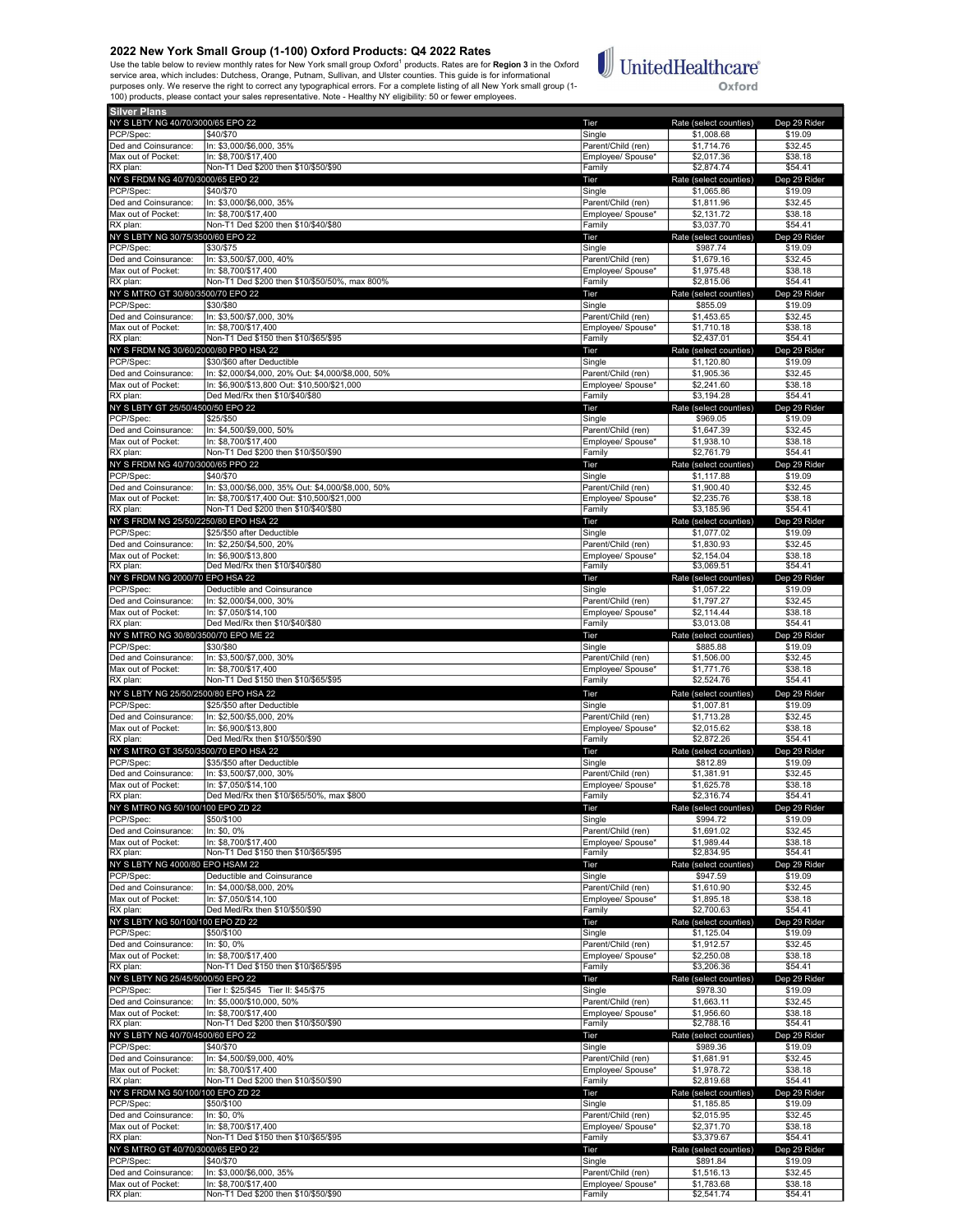Bronze Plans

Use the table below to review monthly rates for New York small group Oxford<sup>1</sup> products. Rates are for **Region 3** in the Oxford<br>service area, which includes: Dutchess, Orange, Putnam, Sullivan, and Ulster counties. This gu



| NY B FRDM NG 5800/50 EPO HSA 22       |                                                       | Tier               | Rate (select counties) | Dep 29 Rider |
|---------------------------------------|-------------------------------------------------------|--------------------|------------------------|--------------|
| PCP/Spec:                             | Deductible and Coinsurance                            | Single             | \$935.16               | \$19.09      |
| Ded and Coinsurance:                  | In: \$5,800/\$11,600, 50%                             | Parent/Child (ren) | \$1,589.77             | \$32.45      |
| Max out of Pocket:                    | In: \$7.050/\$14.100                                  | Employee/ Spouse*  | \$1.870.32             | \$38.18      |
| RX plan:                              | Ded Med/Rx then \$10/\$40/\$80                        | Family             | \$2,665.21             | \$54.41      |
| NY B LBTY NG 7000/100 EPO HSA 22      |                                                       | Tier               | Rate (select counties) | Dep 29 Rider |
| PCP/Spec:                             | Deductible and Coinsurance                            | Single             | \$887.28               | \$19.09      |
| Ded and Coinsurance:                  | In: \$7,000/\$14,000, 0%                              | Parent/Child (ren) | \$1,508.38             | \$32.45      |
| Max out of Pocket:                    | In: \$7.050/\$14.100                                  | Employee/ Spouse*  | \$1,774.56             | \$38.18      |
| RX plan:                              | Ded Med/Rx then 0%/0%/0%                              | Family             | \$2,528.75             | \$54.41      |
| NY B MTRO GT 7000/100 EPO HSA 22      |                                                       | Tier               | Rate (select counties) | Dep 29 Rider |
| PCP/Spec:                             | Deductible and Coinsurance                            | Single             | \$757.24               | \$19.09      |
| Ded and Coinsurance:                  | In: \$7,000/\$14,000, 0%                              | Parent/Child (ren) | \$1,287.31             | \$32.45      |
| Max out of Pocket:                    | In: \$7.050/\$14.100                                  | Emplovee/ Spouse*  | \$1.514.48             | \$38.18      |
| RX plan:                              | Ded Med/Rx then 0%/0%/0%                              | Family             | \$2,158.13             | \$54.41      |
|                                       |                                                       |                    |                        |              |
| NY B LBTY NG 25/75/5750/70 EPO HSA 22 |                                                       | Tier               | Rate (select counties) | Dep 29 Rider |
| PCP/Spec:                             | \$25/\$75 after Deductible                            | Single             | \$887.95               | \$19.09      |
| Ded and Coinsurance:                  | In: \$5,750/\$11,500, 30%                             | Parent/Child (ren) | \$1,509.52             | \$32.45      |
| Max out of Pocket:                    | In: \$7.050/\$14.100                                  | Employee/ Spouse*  | \$1,775.90             | \$38.18      |
| RX plan:                              | Ded Med/Rx then 30%/30%/30%                           | Family             | \$2,530.66             | \$54.41      |
| NY B LBTY NG 30/60/6750/80 PPO HSA 22 |                                                       | Tier               | Rate (select counties) | Dep 29 Rider |
| PCP/Spec:                             | \$30/\$60 after Deductible                            | Single             | \$925.75               | \$19.09      |
| Ded and Coinsurance:                  | In: \$6.750/\$13.500. 20% Out: \$10.000/\$20.000. 20% | Parent/Child (ren) | \$1,573.78             | \$32.45      |
| Max out of Pocket:                    | In: \$7,050/\$14,100 Out: \$25,000/\$50,000           | Employee/ Spouse*  | \$1,851.50             | \$38.18      |
| RX plan:                              | Ded Med/Rx then \$10/\$50/\$90                        | Family             | \$2.638.39             | \$54.41      |
| NY B MTRO GT 40/75/6500/50 EPO HSA 22 |                                                       | Tier               | Rate (select counties) | Dep 29 Rider |
| PCP/Spec:                             | \$40/\$75 after Deductible                            | Single             | \$754.02               | \$19.09      |
| Ded and Coinsurance:                  | In: \$6,500/\$13,000, 50%                             | Parent/Child (ren) | \$1,281.83             | \$32.45      |
| Max out of Pocket:                    | In: \$7.050/\$14.100                                  | Employee/ Spouse*  | \$1,508.04             | \$38.18      |

\* Employee / Spouse rate is the rate for Employee / Domestic Partner coverage if additional coverage is available and purchased by the group.<br><sup>1</sup> Oxford insurance products are underwritten by Oxford Health Insurance, Inc.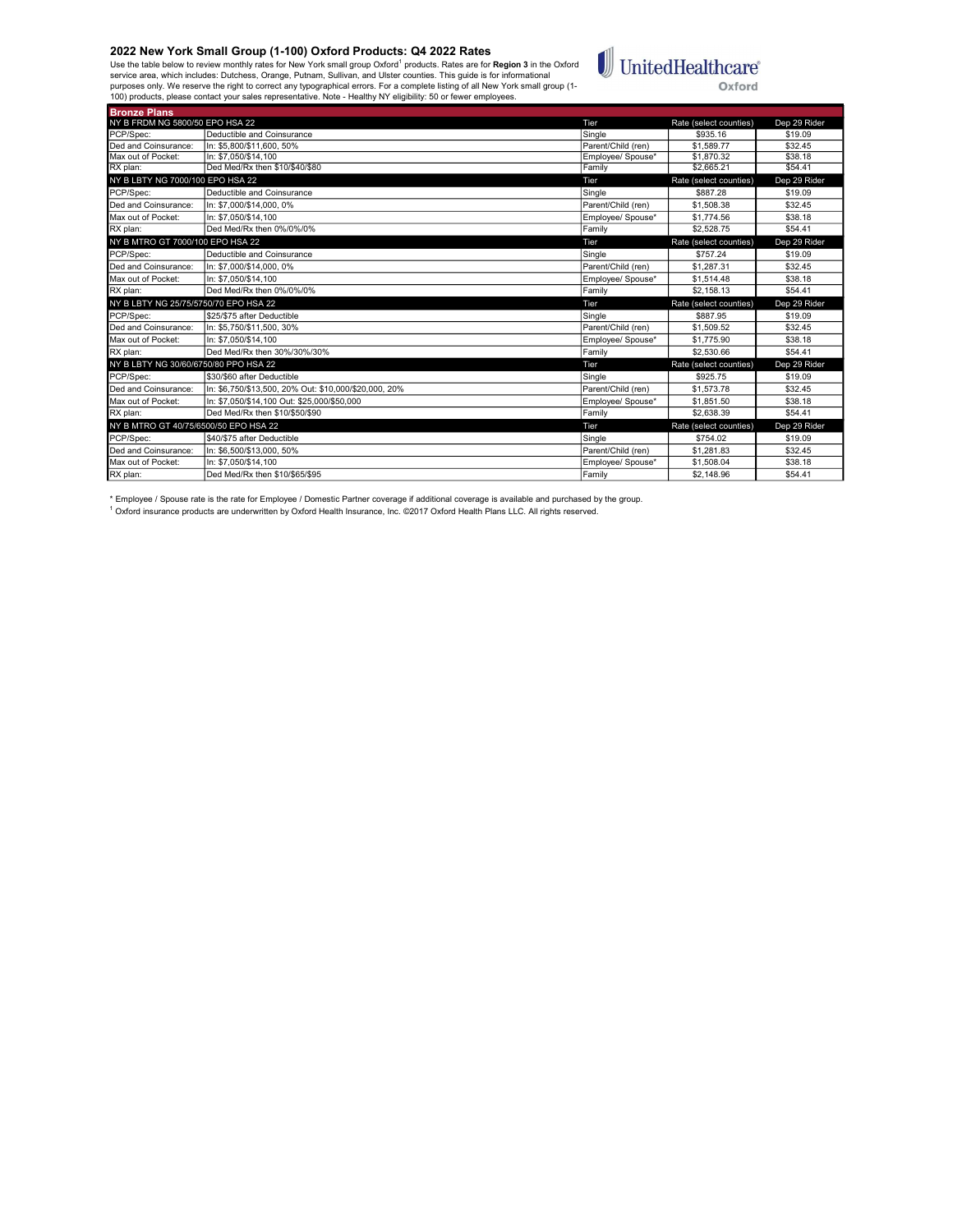Use the table below to review monthly rates for New York small group Oxford<sup>1</sup> products. Rates are for **Region 4** in the Oxford<br>is rorice area, which includes: Bronx, Kings, New York, Queens, Richmond, Rockland, and Westch employees.



| <b>Platinum Plans</b>               |                                                             |                             |                          |                    |
|-------------------------------------|-------------------------------------------------------------|-----------------------------|--------------------------|--------------------|
| NY P FRDM NG 5/15/100 PPO 22        |                                                             | Tier                        | Rate (select counties)   | Dep 29 Rider       |
| PCP/Spec:                           | \$5/\$15                                                    | Single                      | \$1,506.00               | \$17.95            |
| Ded and Coinsurance:                | In: \$0, 0% Out: \$2,000/\$4,000, 30%                       | Parent/Child (ren)          | \$2,560.20               | \$30.52            |
| Max out of Pocket:                  | In: \$3.250/\$6.500 Out: \$5.250/\$10.500                   | Employee/ Spouse*           | \$3,012.00               | \$35.90            |
| RX plan:                            | Non-T1 Ded \$100 then \$5/\$35/\$70                         | Family                      | \$4,292.10               | \$51.16            |
| NY P FRDM NG 20/40/100 EPO 22       |                                                             | Tier                        | Rate (select counties)   | Dep 29 Rider       |
| PCP/Spec:                           | \$20/\$40                                                   | Single                      | \$1,416.18               | \$17.95            |
| Ded and Coinsurance:                | In: \$0, 0%                                                 | Parent/Child (ren)          | \$2,407.51               | \$30.52            |
| Max out of Pocket:                  | In: \$3,250/\$6,500                                         | Employee/ Spouse*           | \$2,832.36               | \$35.90            |
| RX plan:                            | Non-T1 Ded \$100 then \$5/\$35/\$70                         | Family                      | \$4,036.11               | \$51.16            |
| NY P FRDM NG 5/15/100 EPO 22        |                                                             | Tier                        | Rate (select counties)   | Dep 29 Rider       |
| PCP/Spec:                           | \$5/\$15                                                    | Single                      | \$1,446.93               | \$17.95            |
| Ded and Coinsurance:                | In: \$0.0%                                                  | Parent/Child (ren)          | \$2,459.78               | \$30.52            |
| Max out of Pocket:                  | In: \$3,250/\$6,500                                         | Employee/ Spouse*           | \$2,893.86               | \$35.90            |
| RX plan:                            | Non-T1 Ded \$100 then \$5/\$35/\$70                         | Family                      | \$4,123.75               | \$51.16            |
| NY P FRDM NG 20/40/100 PPO 22       |                                                             | Tier                        | Rate (select counties)   | Dep 29 Rider       |
| PCP/Spec:                           | \$20/\$40                                                   | Single                      | \$1,472.12               | \$17.95            |
| Ded and Coinsurance:                | In: \$0, 0% Out: \$3,000/\$6,000, 30%                       | Parent/Child (ren)          | \$2,502.60               | \$30.52            |
| Max out of Pocket:                  | In: \$3.250/\$6.500 Out: \$7.750/\$15.500                   | Employee/ Spouse*           | \$2,944.24               | \$35.90            |
| RX plan:                            | Non-T1 Ded \$100 then \$5/\$35/\$70                         | Family                      | \$4,195.54               | \$51.16            |
|                                     |                                                             |                             |                          |                    |
| NY P FRDM NG 20/40/100 PPO FAIR 22  |                                                             | Tier                        | Rate (select counties)   | Dep 29 Rider       |
| PCP/Spec:                           | \$20/\$40                                                   | Single                      | \$1,777.86               | \$17.95            |
| Ded and Coinsurance:                | In: \$0.0% Out: \$5.000/\$10.000. 20%                       | Parent/Child (ren)          | \$3.022.36               | \$30.52            |
| Max out of Pocket:                  | In: \$3.250/\$6.500 Out: \$7.750/\$15.500                   | Employee/ Spouse*           | \$3.555.72               | \$35.90            |
| RX plan:                            | Non-T1 Ded \$100 then \$5/\$35/\$70                         | Family                      | \$5,066.90               | \$51.16            |
| NY P MTRO GT 15/30/100 EPO 22       |                                                             | Tier                        | Rate (select counties)   | Dep 29 Rider       |
| PCP/Spec:                           | \$15/\$30                                                   | Single                      | \$1,140.62               | \$17.95            |
| Ded and Coinsurance:                | In: \$0.0%                                                  | Parent/Child (ren)          | \$1,939.05               | \$30.52            |
| Max out of Pocket:                  | In: \$3.250/\$6.500                                         | Employee/ Spouse*           | \$2,281.24               | \$35.90            |
| RX plan:                            | Non-T1 Ded \$150 then \$10/\$65/\$95                        | Family                      | \$3,250.77               | \$51.16            |
| NY P LBTY GT 15/30/250/90 EPO LA 22 |                                                             | Tier                        | Rate (select counties)   | Dep 29 Rider       |
| PCP/Spec:                           | \$15/\$30                                                   | Single                      | \$1,229.32               | \$17.95            |
| Ded and Coinsurance:                | In: \$250/\$500, 10%                                        | Parent/Child (ren)          | \$2.089.84               | \$30.52            |
| Max out of Pocket:                  | In: \$3.250/\$6.500                                         | Employee/ Spouse*           | \$2,458.64               | \$35.90            |
| RX plan:                            | Non-T1 Ded \$200 then \$10/\$50/\$90                        | Family                      | \$3,503.56               | \$51.16            |
| NY P LBTY NG 5/35/500/100 EPO 22    |                                                             | Tier                        | Rate (select counties)   | Dep 29 Rider       |
| PCP/Spec:                           | Tier I: \$5/\$35 Tier II: \$25/\$70                         | Single                      | \$1,308.08               | \$17.95            |
| Ded and Coinsurance:                | In: \$500/\$1,000, 0%                                       | Parent/Child (ren)          | \$2,223.74               | \$30.52            |
| Max out of Pocket:<br>RX plan:      | In: \$3.050/\$6.100<br>Non-T1 Ded \$200 then \$10/\$50/\$90 | Employee/ Spouse*<br>Family | \$2,616.16<br>\$3,728.03 | \$35.90<br>\$51.16 |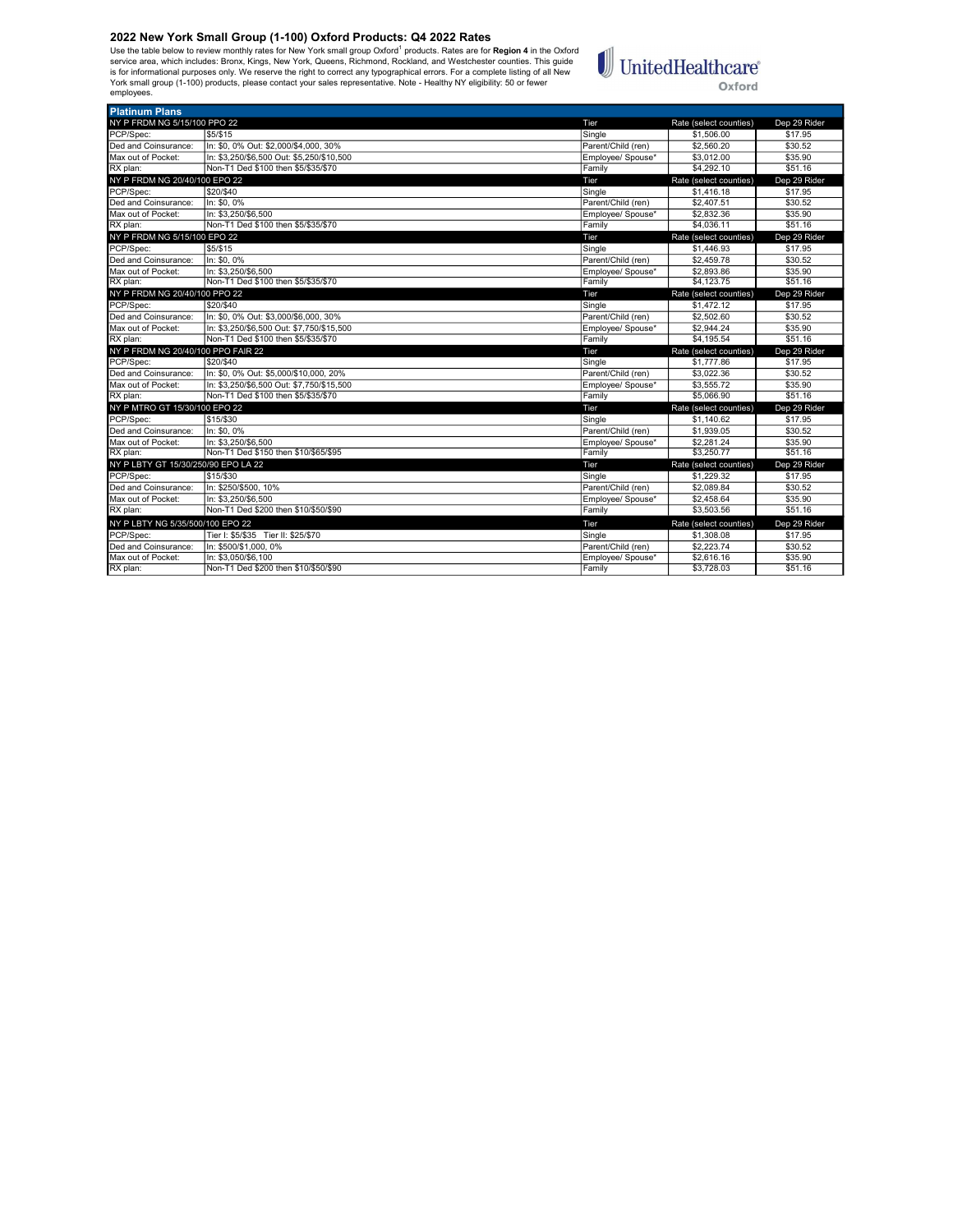Use the table below to review monthly rates for New York small group Oxford<sup>1</sup> products. Rates are for **Region 4** in the Oxford<br>is rorice area, which includes: Bronx, Kings, New York, Queens, Richmond, Rockland, and Westch employees.

# $\mathbb{U}$ United<br>Healthcare® Oxford

| <b>Gold Plans</b>                    |                                                    |                    |                        |              |
|--------------------------------------|----------------------------------------------------|--------------------|------------------------|--------------|
| NY G LBTY GT 30/60/1250/100 EPO 22   |                                                    | Tier               | Rate (select counties) | Dep 29 Rider |
| PCP/Spec:                            | \$30/\$60                                          | Single             | \$1,105.44             | \$17.95      |
| Ded and Coinsurance:                 | In: \$1,250/\$2,500, 0%                            | Parent/Child (ren) | \$1,879.25             | \$30.52      |
| Max out of Pocket:                   | In: \$6,400/\$12,800                               | Employee/ Spouse*  | \$2,210.88             | \$35.90      |
| RX plan:                             | Non-T1 Ded \$200 then \$10/\$50/\$90               | Family             | \$3,150.50             | \$51.16      |
| NY G FRDM NG 15/35/1750/90 EPO 22    |                                                    | Tier               | Rate (select counties) | Dep 29 Rider |
| PCP/Spec:                            | \$15/\$35                                          | Single             | \$1,199.51             | \$17.95      |
| Ded and Coinsurance:                 | In: \$1,750/\$3,500, 10%                           | Parent/Child (ren) | \$2,039.17             | \$30.52      |
|                                      |                                                    |                    |                        |              |
| Max out of Pocket:                   | In: \$7,500/\$15,000                               | Employee/ Spouse*  | \$2,399.02             | \$35.90      |
| RX plan:                             | Non-T1 Ded \$150 then \$10/\$40/\$80               | Family             | \$3,418.60             | \$51.16      |
| NY G FRDM NG 25/40/1750/80 EPO 22    |                                                    | Tier               | Rate (select counties) | Dep 29 Rider |
| PCP/Spec:                            | \$25/\$40                                          | Single             | \$1,189.73             | \$17.95      |
| Ded and Coinsurance:                 | In: \$1,750/\$3,500, 20%                           | Parent/Child (ren) | \$2,022.54             | \$30.52      |
| Max out of Pocket:                   | In: \$6,000/\$12,000                               | Employee/ Spouse*  | \$2,379.46             | \$35.90      |
| RX plan:                             | Non-T1 Ded \$150 then \$10/\$40/\$80               | Family             | \$3,390.73             | \$51.16      |
| NY G FRDM NG 25/40/1500/80 PPO 22    |                                                    | Tier               | Rate (select counties) | Dep 29 Rider |
| PCP/Spec:                            | \$25/\$40                                          | Single             | \$1,247.65             | \$17.95      |
| Ded and Coinsurance:                 | In: \$1,500/\$3,000, 20% Out: \$3,000/\$6,000, 40% |                    |                        |              |
|                                      |                                                    | Parent/Child (ren) | \$2,121.01             | \$30.52      |
| Max out of Pocket:                   | In: \$6,800/\$13,600 Out: \$8,000/\$16,000         | Employee/ Spouse*  | \$2,495.30             | \$35.90      |
| RX plan:                             | Non-T1 Ded \$150 then \$10/\$40/\$80               | Family             | \$3,555.80             | \$51.16      |
| NY G FRDM NG 50/50/1000/90 EPO 22    |                                                    | Tier               | Rate (select counties) | Dep 29 Rider |
| PCP/Spec:                            | \$50/\$50                                          | Single             | \$1,212.82             | \$17.95      |
| Ded and Coinsurance:                 | In: \$1,000/\$2,000, 10%                           | Parent/Child (ren) | \$2,061.79             | \$30.52      |
| Max out of Pocket:                   | In: \$6,200/\$12,400                               | Employee/ Spouse*  | \$2,425.64             | \$35.90      |
| RX plan:                             | Non-T1 Ded \$150 then \$10/\$40/\$80               | Family             | \$3,456.54             | \$51.16      |
|                                      |                                                    |                    |                        |              |
| NY G FRDM NG 1500/90 PPO HSA 22      |                                                    | Tier               | Rate (select counties) | Dep 29 Rider |
| PCP/Spec:                            | Deductible and Coinsurance                         | Single             | \$1,184.62             | \$17.95      |
| Ded and Coinsurance:                 | In: \$1,500/\$3,000, 10% Out: \$3,000/\$6,000, 40% | Parent/Child (ren) | \$2.013.85             | \$30.52      |
| Max out of Pocket:                   | In: \$5,500/\$11,000 Out: \$8,000/\$16,000         | Employee/ Spouse*  | \$2,369.24             | \$35.90      |
| RX plan:                             | Ded Med/Rx then \$10/\$40/\$80                     | Family             | \$3,376.17             | \$51.16      |
| NY G FRDM NG 1500/90 EPO HSA 22      |                                                    | Tier               | Rate (select counties) | Dep 29 Rider |
| PCP/Spec:                            | Deductible and Coinsurance                         | Single             | \$1,135.21             | \$17.95      |
| Ded and Coinsurance:                 | In: \$1,500/\$3,000, 10%                           | Parent/Child (ren) | \$1,929.86             | \$30.52      |
| Max out of Pocket:                   | In: \$5.500/\$11.000                               |                    |                        |              |
|                                      |                                                    | Employee/ Spouse*  | \$2,270.42             | \$35.90      |
| RX plan:                             | Ded Med/Rx then \$10/\$40/\$80                     | Family             | \$3,235.35             | \$51.16      |
| NY G MTRO GT 25/40/1250/80 EPO 22    |                                                    | Tier               | Rate (select counties) | Dep 29 Rider |
| PCP/Spec:                            | \$25/\$40                                          | Single             | \$967.17               | \$17.95      |
| Ded and Coinsurance:                 | In: \$1,250/\$2,500, 20%                           | Parent/Child (ren) | \$1,644.19             | \$30.52      |
| Max out of Pocket:                   | In: \$6,000/\$12,000                               | Employee/ Spouse*  | \$1.934.34             | \$35.90      |
| RX plan:                             | Non-T1 Ded \$150 then \$10/\$65/\$95               | Family             | \$2,756.43             | \$51.16      |
| NY G MTRO GT 25/40/600/80 EPO HNY 22 |                                                    | Tier               | Rate (select counties) | Dep 29 Rider |
| PCP/Spec:                            |                                                    |                    |                        |              |
|                                      | \$25/\$40 after Deductible                         | Single             | \$829.48               | \$17.95      |
| Ded and Coinsurance:                 | In: \$600/\$1,200, 20%                             | Parent/Child (ren) | \$1,410.12             | \$30.52      |
| Max out of Pocket:                   | In: \$4.000/\$8.000                                | Employee/ Spouse*  | \$1,658.96             | \$35.90      |
| RX plan:                             | \$10/\$35/\$70                                     | Family             | \$2,364.02             | \$51.16      |
| NY G LBTY NG 30/60/2000/70 EPO 22    |                                                    | Tier               | Rate (select counties) | Dep 29 Rider |
| PCP/Spec:                            | \$30/\$60                                          | Single             | \$1,064.98             | \$17.95      |
| Ded and Coinsurance:                 | In: \$2,000/\$4,000, 30%                           | Parent/Child (ren) | \$1,810.47             | \$30.52      |
| Max out of Pocket:                   | In: \$8,400/\$16,800                               | Employee/ Spouse*  | \$2,129.96             | \$35.90      |
| RX plan:                             | Non-T1 Ded \$200 then \$10/\$50/\$90               | Family             | \$3,035.19             | \$51.16      |
|                                      |                                                    |                    |                        |              |
| NY G MTRO NG 25/40/1250/80 EPO ME 22 |                                                    | Tier               | Rate (select counties) | Dep 29 Rider |
| PCP/Spec:                            | \$25/\$40                                          | Single             | \$1,001.99             | \$17.95      |
| Ded and Coinsurance:                 | In: \$1,250/\$2,500, 20%                           | Parent/Child (ren) | \$1,703.38             | \$30.52      |
| Max out of Pocket:                   | In: \$6,000/\$12,000                               | Employee/ Spouse*  | \$2,003.98             | \$35.90      |
| RX plan:                             | Non-T1 Ded \$150 then \$10/\$65/\$95               | Family             | \$2,855.67             | \$51.16      |
| NY G FRDM NG 30/60/2250/70 EPO 22    |                                                    | Tier               | Rate (select counties) | Dep 29 Rider |
| PCP/Spec:                            | \$30/\$60                                          | Single             | \$1,119.46             | \$17.95      |
| Ded and Coinsurance:                 | In: \$2,250/\$4,500, 30%                           | Parent/Child (ren) | \$1,903.08             | \$30.52      |
| Max out of Pocket:                   | In: \$8,700/\$17,400                               | Employee/ Spouse*  | \$2,238.92             | \$35.90      |
| RX plan:                             | Non-T1 Ded \$150 then \$10/\$40/\$80               | Family             | \$3,190.46             | \$51.16      |
| NY G LBTY NG 25/50/100 EPO ZD 22     |                                                    |                    |                        |              |
|                                      |                                                    |                    | Rate (select countie   | Dep 29 Ric   |
| PCP/Spec:                            | \$25/\$50                                          | Single             | \$1,208.00             | \$17.95      |
| Ded and Coinsurance:                 | In: \$0, 0%                                        | Parent/Child (ren) | \$2,053.60             | \$30.52      |
| Max out of Pocket:                   | In: \$6,000/\$12,000                               | Employee/ Spouse*  | \$2,416.00             | \$35.90      |
| RX plan:                             | Non-T1 Ded \$200 then \$10/\$50/\$90               | Family             | \$3,442.80             | \$51.16      |
| NY G LBTY NG 1500/90 EPO HSAM 22     |                                                    | Tier               | Rate (select counties) | Dep 29 Rider |
| PCP/Spec:                            | Deductible and Coinsurance                         | Single             | \$1,078.15             | \$17.95      |
| Ded and Coinsurance:                 | In: \$1,500/\$3,000, 10%                           | Parent/Child (ren) | \$1,832.86             | \$30.52      |
|                                      | In: \$5.500/\$11.000                               |                    |                        |              |
| Max out of Pocket:                   | Ded Med/Rx then \$10/\$50/\$90                     | Employee/ Spouse*  | \$2,156.30             | \$35.90      |
| RX plan:                             |                                                    | Family             | \$3,072.73             | \$51.16      |
| NY G LBTY NG 20/40/2000/80 EPO 22    |                                                    | Tier               | Rate (select counties) | Dep 29 Rider |
| PCP/Spec:                            | Tier I: \$20/\$40 Tier II: \$40/\$80               | Single             | \$1,076.10             | \$17.95      |
| Ded and Coinsurance:                 | In: \$2,000/\$4,000, 20%                           | Parent/Child (ren) | \$1,829.37             | \$30.52      |
| Max out of Pocket:                   | In: \$8,500/\$17,000                               | Employee/ Spouse*  | \$2,152.20             | \$35.90      |
| RX plan:                             | Non-T1 Ded \$200 then \$10/\$50/\$90               | Family             | \$3.066.89             | \$51.16      |
|                                      |                                                    |                    |                        |              |
| NY G FRDM NG 1750/100 EPO HSAM 22    |                                                    | Tier               | Rate (select counties) | Dep 29 Rider |
| PCP/Spec:                            | Deductible and Coinsurance                         | Single             | \$1,154.91             | \$17.95      |
| Ded and Coinsurance:                 | In: \$1,750/\$3,500, 0%                            | Parent/Child (ren) | \$1,963.35             | \$30.52      |
| Max out of Pocket:                   | In: \$6,800/\$13,600                               | Employee/ Spouse*  | \$2,309.82             | \$35.90      |
| RX plan:                             | Ded Med/Rx then \$10/\$40/\$80                     | Family             | \$3,291.49             | \$51.16      |
| NY G FRDM NG 25/50/100 EPO 22        |                                                    | Tier               | Rate (select counties) | Dep 29 Rider |
|                                      |                                                    |                    |                        |              |
| PCP/Spec:                            | \$25/\$50                                          | Single             | \$1,276.62             | \$17.95      |
| Ded and Coinsurance:                 | In: \$0, 0%                                        | Parent/Child (ren) | \$2,170.25             | \$30.52      |
| Max out of Pocket:                   | In: \$6,000/\$12,000                               | Employee/ Spouse*  | \$2,553.24             | \$35.90      |
| RX plan:                             | Non-T1 Ded \$150 then \$10/\$65/\$95               | Family             | \$3,638.37             | \$51.16      |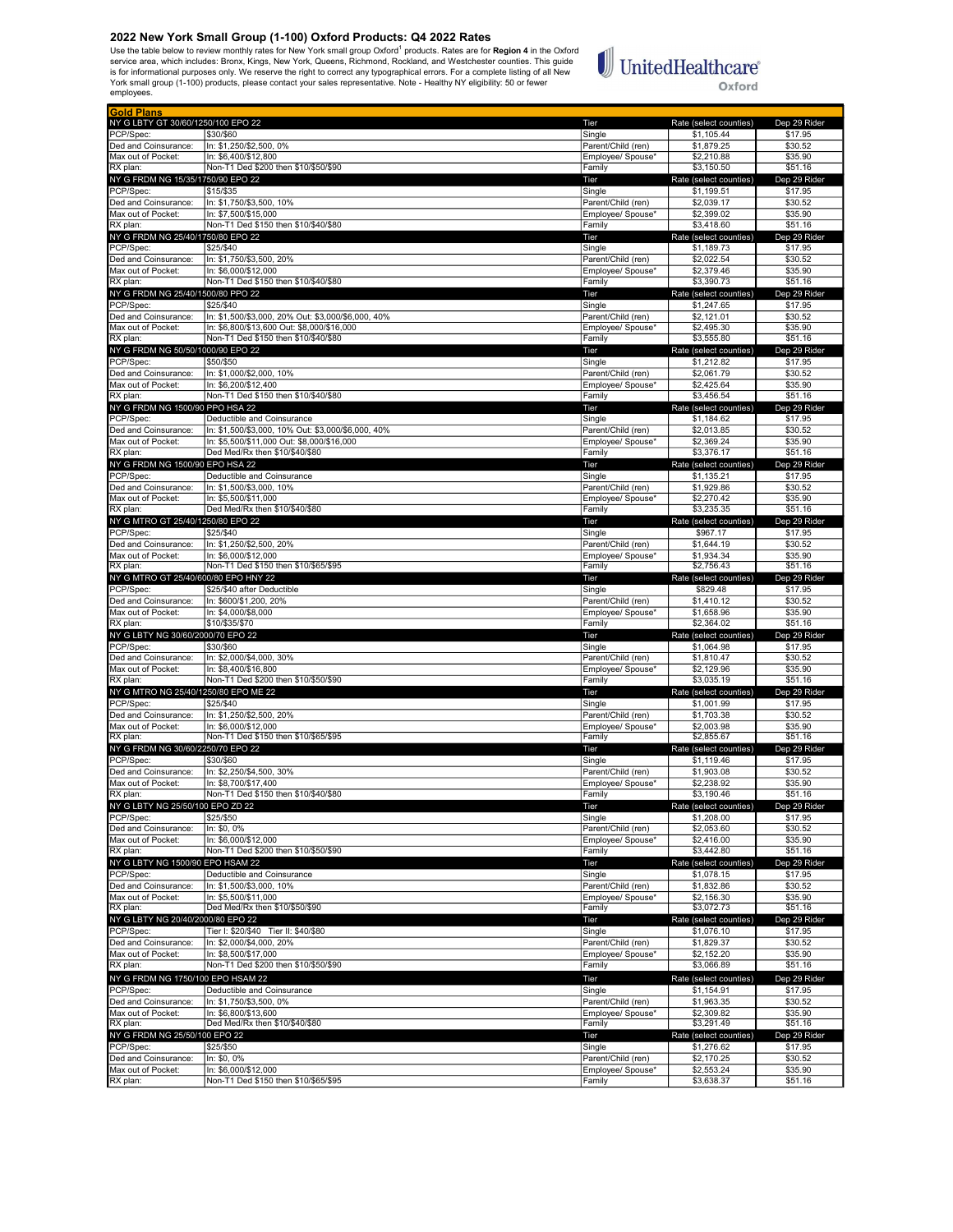Use the table below to review monthly rates for New York small group Oxford<sup>1</sup> products. Rates are for Region 4 in the Oxford service area, which includes: Bronx, Kings, New York, Queens, Richmond, Rockland, and Westchester counties. This guide is for informational purposes only. We reserve the right to correct any typographical errors. For a complete listing of all New<br>York small group (1-100) products, please contact your sales representative. Note - Healthy NY employees.

## **UnitedHealthcare**® Oxford

Silver Plans NY SLBTY NG 40/70/3000/65 EPO 22 **The Rate (select counties)** Dep 29 Ride PCP/Spec: \$40/\$70 \$17.95 \$17.95 \$17.95 \$17.95 \$17.95 \$17.95 \$17.95 \$17.95 \$17.95 \$17.95 Ded and Coinsurance:  $\vert$  In: \$3,000/\$6,000, 35% Parent/Child (ren) \$1,612.08 \$30.52 Max out of Pocket: In: \$8,700/\$17,400 **Employee/ Spouse\* \$1,896.56** \$35.90 RX plan: Non-T1 Ded \$200 then \$10/\$50/\$90 Family \$2,702.60 \$51.16 NY S FRDM NG 40/70/3000/65 EPO 22 Tier Rate (select counties) Dep 29 Rider PCP/Spec: \$40/\$70 \$17.95 \$17.95 \$17.95 \$17.95 \$17.95 \$17.95 \$17.95 \$17.95 \$17.95 \$17.95 \$17.95 \$17.95 Ded and Coinsurance: In: \$3,000/\$6,000, 35% Parent/Child (ren) \$1,703.45 \$30.52 Max out of Pocket: In: \$8,700/\$17,400<br>
Max out of Pocket: In: \$8,700/\$17,400<br>
RX plan: S2,855.79 \$51.16 Richard: Non-T1 Ded \$200 then \$10/\$40/\$80 NY SLBTY NG 30/75/3500/60 EPO 22 **Tier** Rate (select counties) Dep 29 Ri PCP/Spec: \$30/\$75 Single \$928.59 \$17.95 Ded and Coinsurance: In: \$3,500/\$7,000, 40% Parent/Child (ren) \$1,578.60 \$30.52<br>Max out of Pocket: In: \$8,700/\$17,400 **Parent/Child (ren)** \$1,857.18 \$35.90 Max out of Pocket: In: \$8,700/\$17,400<br>RX plan: Non-T1 Ded \$200 then \$10/\$50/50% max 800% examine the state of the state of the state of the state st<br>RX plan: \$2,646.48 \$55.16 RX plan: Non-T1 Ded \$200 then \$10/\$50/50%, max 800% Family Family \$2,646.48 \$51.16<br>
RX plan: RX plan: S2,646.48 \$51.16<br>
NY S MTRO GT 30/80/3500/70 EPO 22 Rid NY S MTRO GT 30/80/3500/70 EPO 22 Tier Rate (select counties) Dep 29 Rider PCP/Spec: \$30/\$80 Single \$803.88 \$17.95 Ded and Coinsurance: In: \$3,500/\$7,000, 30% Parent/Child (ren) \$1,366.60 \$30.52 Max out of Pocket: In: \$8,700/\$17,400<br>RX plan: Non-T1 Ded \$150 then \$10/\$65/\$95 Family \$2,291.06 \$51.16 NY S FRDM NG 30/60/2000/80 PPO HSA 22 **Tier** Rate (select counties) Dep 29 Rider PCP/Spec: \$30/\$60 after Deductible \$1,053.68 \$17.95<br>Ded and Coinsurance: In: \$2,000/\$4,000, 20% Out: \$4,000/\$8,000, 50% \$17.95 \$1,791.26 \$30.52 Ded and Coinsurance: In: \$2,000/\$4,000, 20% Out: \$4,000/\$8,000, 50% Parent/Child (ren) \$1,791.26 \$30.52<br>Max out of Pocket: In: \$6,900/\$13,800 Out: \$10,500/\$21,000 Max out of Pocket: In: \$6,900/\$13,800 Out: \$10,500/\$21,000 Publishing the Max out of Pocket: In: \$6,900/\$13,800<br>RX plan: Ded Med/Rx then \$10/\$40/\$80 Publishing the State of State of State of State of State of State of Stat <u>RX 23,500 \$10,000 \$61.1610,000</u><br>Ded Med/Rx then \$10/\$40/\$80 NY S LBTY GT 25/50/4500/50 EPO 22 Tier Rate (select counties) Dep 29 Rider PCP/Spec: \$25/\$50 Single \$911.02 \$17.95 Ded and Coinsurance: In: \$4,500/\$9,000, 50% Parent/Child (ren) \$1,548.73 \$30.52<br>Aax out of Pocket: In: \$8,700/\$17,400 **Parent/Child (ren)** \$1,822.04 \$35.90 Max out of Pocket: |In: \$8,700/\$17,400 **Employee/ Spouse\* \$1,822.04** \$35.90 ных основал на селотом на селото в селото на селото на селото на селото на селото на селото на селото на селото<br>Предположите при в 1996.41 551.16 Family 52.596.41 551.16 Family 52,596.41 551.16 NY S FRDM NG 40/70/3000/65 PPO 22 Counties) Dep 29 Rice (select counties) Dep 29 Rice (select counties) Dep 29 Ric<br>PCP/Spec: \$1,050.94 \$17.95 PCP/Spec: \$40/\$70 \$1,050.94 \$17.95 Ded and Coinsurance: In: \$3,000/\$6,000, 35% Out: \$4,000/\$8,000, 50% Parent/Child (ren) \$1,786.60 \$30.52 Max out of Pocket: In: \$8,700/\$17,400 Out: \$10,500/\$21,000 Employee/ Spouse\* \$2,101.88 \$35.90 RX plan: Non-T1 Ded \$200 then \$10/\$40/\$80<br>NY S FRDM NG 25/50/2250/80 EPO HSA 22 **Family \$2,995.18** \$2,995.18 مية المستوى المستوى المستوى المستوى المستوى المستوى المستوى المستوى المستوى المستوى المستوى المستوى المستوى ال<br>المستوى المستوى المستوى المستوى المستوى المستوى المستوى المستوى المستوى المستوى المستوى المستوى المستوى المستو PCP/Spec: \$25/\$50 after Deductible \$1,012.52 \$17.95 Ded and Coinsurance: In: \$2,250/\$4,500, 20% Parent/Child (ren) \$1,721.28 \$30.52 Max out of Pocket: In: \$6,900/\$13,800 **Employee/ Spouse\* \$2,025.04** \$35.90 RX plan: Ded Med/Rx then \$10/\$40/\$80 Family \$2,885.68 \$51.16 NY S FRDM NG 2000/70 EPO HSA 22 Tier Rate (select counties) Dep 29 Rider PCP/Spec: **Deductible and Coinsurance** Single **Single Single Single \$993.91 \$17.95** \$17.95 Ded and Coinsurance: In: \$2,000/\$4,000, 30% **Parent/Child (ren)** \$1,689.65 \$30.52 Max out of Pocket: In: \$7,050/\$14,100 **Employee/ Spouse\* \$1,987.82** \$35.90 RX plan: Ded Med/Rx then \$10/\$40/\$80 Family \$2,832.64 \$51.16 NY S MTRO NG 30/80/3500/70 EPO ME 22 Tier Rate (select counties) Dep 29 Rider PCP/Spec: \$30/\$80 \$17.95 \$17.95 \$17.95 \$17.95 \$17.95 \$17.95 \$17.95 \$17.95 \$17.95 \$17.95 Ded and Coinsurance: |In: \$3,500/\$7,000, 30% Parent/Child (ren) \$1,415.81 \$30.52<br>Max out of Pocket: |In: \$8,700/\$17,400 Parent/Child (ren) \$1,665.66 \$35.90 Max out of Pocket: In: \$8,700/\$17,400 **Employee/ Spouse\* \$1,665.66** \$35.90 Max care in scribe. The set of the set of the state of the state of the set of the set of the set of the set of the<br>
RX plan: The S2,373.57 \$51.16<br>NY SLBTY NG 25/50/2500/80 EPO HSA 22 Ter Rate (select counties) Dep 29 Ri NY S LBTY NG 25/50/2500/80 EPO HSA 22 Tier Rate (select counties) Dep 29 Rider PCP/Spec: \$25/\$50 after Deductible \$947.46 \$17.95 Ded and Coinsurance: In: \$2,500/\$5,000, 20% Parent/Child (ren) \$1,610.68 \$30.52<br>Max out of Pocket: In: \$6,900/\$13,800 \$30.52 \$35.90 Max out of Pocket: In: \$6,900/\$13,800 Employee/ Spouse\* \$1,894.92 \$35.90 <u>R. Co, Soort Ro, SSC</u><br>Ded Med/Rx then \$10/\$50/\$90 NY S MTRO GT 35/50/3500/70 EPO HSA 22<br>
NY S MTRO GT 35/50/3500/70 EPO HSA 22 Tier Rate (select counties) Dep 29 Rider<br>
PCP/Spec: ST64 21 S35/S50 after Deductible State of the State of State of State State State State State PCP/Spec: \$35/\$50 after Deductible \$17.95 Ded and Coinsurance: In: \$3,500/\$7,000, 30% Parent/Child (ren) \$1,299.16 \$30.52 Max out of Pocket: In: \$7,050/\$14,100 **Employee/ Spouse\* \$1,528.42** \$35.90 RX plan: Ded Med/Rx then \$10/\$65/50%, max \$800 Family Family \$2,178.00 \$51.16 NY S MTRO NG 50/100/100 EPO ZD 22 CHE COUNTER THE Rate (select counties) Dep 29 Richard Rate (select counties) Dep 29 Richard Rate (select counties) Dep 29 Richard S17.95 PCP/Spec: \$50/\$100 \$17.95 \$17.95 \$17.95 \$17.95 \$17.95 \$17.95 \$17.95 \$17.95 \$17.95 Ded and Coinsurance: In: \$0, 0% **Parent/Child (ren)** \$1,589.76 \$30.52 Max out of Pocket: In: \$8,700/\$17,400 \$35.90 RX plan: Non-T1 Ded \$150 then \$10/\$65/\$95 Family Family 52,665.18 \$51.16<br>
RX plan: Non-T1 Ded \$150 then \$10/\$65/\$95 Family Family \$2,665.18 \$51.16<br>
NY SLBTY NG 4000/80 EPO HSAM 22 Tier Rate (select counties) Dep 29 Ri NY S LBTY NG 4000/80 EPO HSAM 22 Tier Rate (select counties) Dep 29 Rider PCP/Spec: Deductible and Coinsurance Single \$890.85 \$17.95 0ed and Coinsurance: |In: \$4,000/\$8,000, 20% Parent/Child (ren) \$1,514.45 \$30.52<br>Aax out of Pocket: |In: \$7,050/\$14,100 \$35.90 Max out of Pocket: In: \$7,050/\$14,100 \$35.90<br>RX plan: Ded Med/Rx then \$10/\$50/\$90 \$25.90 Employee/ Spouse\* \$1,781.70 \$35.90 \$51.16 resources and the contract of the contract of the contract of the contract of the contract of the contract of the<br>
Family \$2,538.92 **Family** \$2,538.92 **Family** \$2,538.92 **Family** \$2,538.92 **Family** \$2,538.92 **Family** \$2,53 NY S LBTY NG 50/100/100 EPO ZD 22 Tier Rate (select counties) Dep 29 Rider PCP/Spec: \$50/\$100 \$17.95 \$17.95 \$17.95 \$17.95 \$17.95 \$17.95 Ded and Coinsurance: In: \$0, 0% Parent/Child (ren) \$1,798.04 \$30.52 Max out of Pocket: In: \$8,700/\$17,400 **Employee/ Spouse\* \$2,115.34** \$35.90 RX plan: Non-T1 Ded \$150 then \$10/\$65/\$95 Family \$3,014.36 \$51.16 S3,014.36 \$51.16<br>NY SLBTY NG 25/45/5000/50 EPO 22 Family \$3,014.36 S51.16 NY SUBTY NG 25/45/5000/50 EPO 22 Tier Rate (select counties) Dep 29 Richards Dep 29 Richards Dep 29 Richards D<br>PCP/Spec: S119.71 Tier I: \$45/\$75 Tier II: \$45/\$75 Single S119.71 \$17.95 PCP/Spec: Tier I: \$25/\$45 Tier II: \$45/\$75 Single Single \$919.71 \$17.95<br>Ped and Coinsurance: In: \$5,000/\$10,000, 50% Single \$91.563.51 \$30.52 Single \$1,563.51 \$30.52 In: \$5,000/\$10,000, 50% Max out of Pocket: In: \$8,700/\$17,400<br>RX plan: Non-T1 Ded \$200 then \$10/\$50/\$90 **Employee/ Spouse\*** \$1,839.42 \$35.90<br>Employee/ Spouse\* \$1,839.42 \$51.16 Roof-T1 Ded \$200 then \$10/\$50/\$90<br>
Roof-T1 Ded \$200 then \$10/\$50/\$90<br>
Roof-T1 Ded \$200 then \$10/\$50/\$90 Face end and a street street of the street street of the street street street street street street street street stree NY SLETY NG 40/70/4500/60 EPO 22<br>
PCP/Spec: (\$40/\$70 Pep 29 Rate (\$40/\$70 Pep 29 Rate (\$40/\$70 Pep 29 Rider Rate (\$40/\$70 Pep 29 Rider Rate (\$40<br>
PCP/Spec: (\$40/\$70 Pep 29 Rate (\$40/\$70 Pep 29 Rate (\$40/\$70 Pep 29 Rate (\$4 PCP/Spec: \$40/\$70 Single \$930.11 \$17.95 Ded and Coinsurance: In: \$4,500/\$9,000, 40% Parent/Child (ren) \$1,581.19 \$30.52 Max out of Pocket: In: \$8,700/\$17,400<br>RX plan: Non-T1 Ded \$200 then \$10/\$50/\$90 **Family \$2,650.81 \$51.16**<br>RX plan: \$2,650.81 \$51.16 NY S FRDM NG 50/100/100 EPO ZD 22 CHE COUNTER THE Rate (select counties) Dep 29 Richards Dep 29 Richards Dep 29 Richards Dep 29 Richards Dep 29 Richards Dep 29 Richards S17.95 PCP/Spec: \$50/\$100 \$500 \$500 \$1,114.84 \$17.95 Ded and Coinsurance: In: \$0, 0% Parent/Child (ren) \$1,895.23 \$30.52 \$30.52 Max out of Pocket: In: \$8,700/\$17,400 **Employee/ Spouse\* \$2,229.68** \$35.90 RX plan: Non-T1 Ded \$150 then \$10/\$65/\$95 Family \$3,177.29 \$51.16 NY S MTRO GT 40/70/3000/65 EPO 22 Tier Rate (select counties) Dep 29 Rider PCP/Spec: \$40/\$70 \$17.95 \$17.95 \$17.95 \$17.95 \$17.95 \$17.95 \$17.95 \$17.95 \$17.95 \$17.95 Ded and Coinsurance: In: \$3,000/\$6,000, 35% **Parent/Child (ren)** \$1,425.35 \$30.52 Max out of Pocket: In: \$8,700/\$17,400 **Employee/ Spouse\* \$1,676.88** \$35.90

RX plan: Non-T1 Ded \$200 then \$10/\$50/\$90 Family \$2,389.55 \$51.16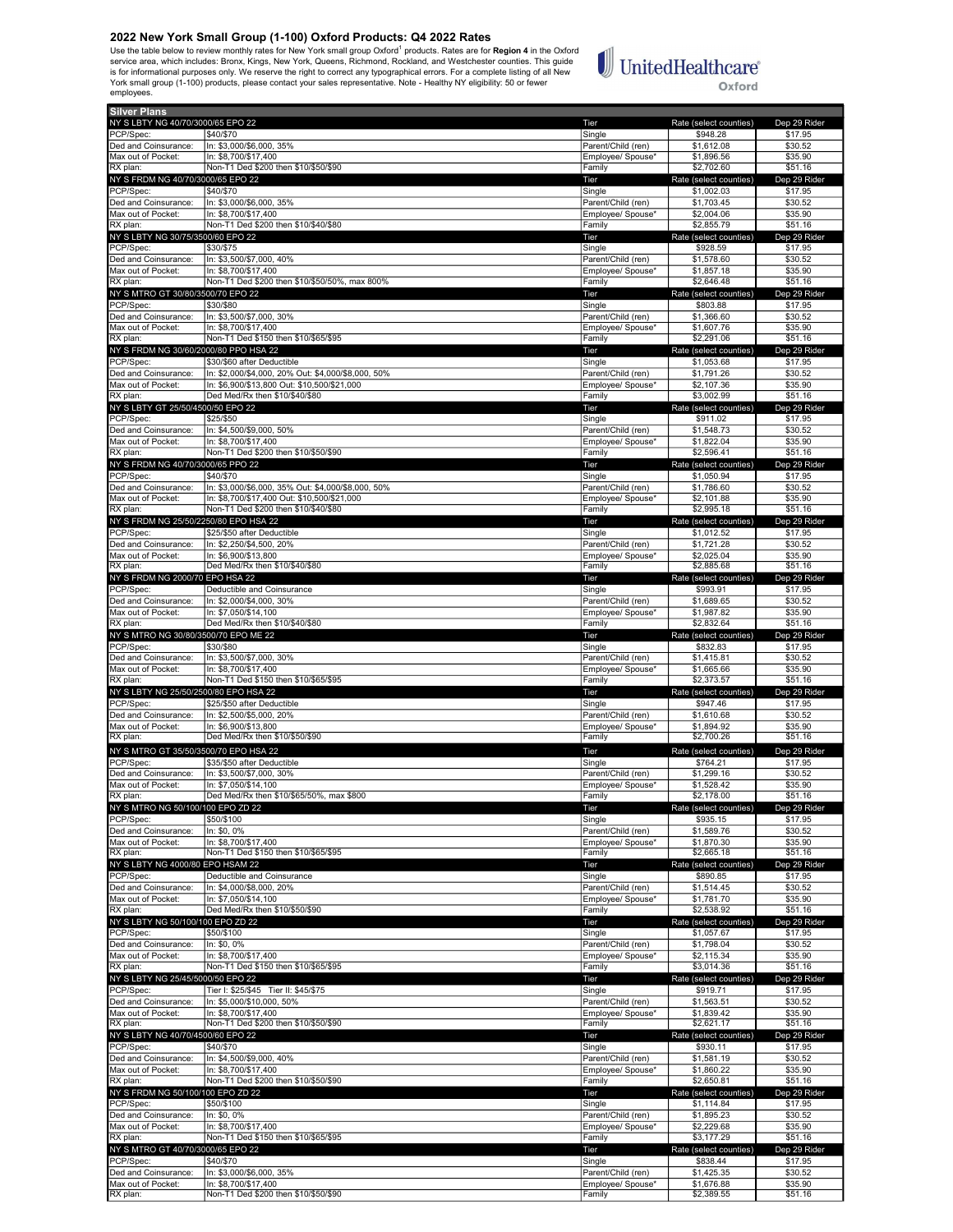Use the table below to review monthly rates for New York small group Oxford<sup>1</sup> products. Rates are for **Region 4** in the Oxford<br>is rorice area, which includes: Bronx, Kings, New York, Queens, Richmond, Rockland, and Westch employees.

# $\textcolor{red}{\textbf{1}}\hspace{-2.5pt}\text{UnitedHealthcare}^*$ Oxford

| <b>Bronze Plans</b>                   |                                                       |                    |                        |              |
|---------------------------------------|-------------------------------------------------------|--------------------|------------------------|--------------|
| NY B FRDM NG 5800/50 EPO HSA 22       |                                                       | Tier               | Rate (select counties) | Dep 29 Rider |
| PCP/Spec:                             | Deductible and Coinsurance                            | Single             | \$879.16               | \$17.95      |
| Ded and Coinsurance:                  | In: \$5.800/\$11.600, 50%                             | Parent/Child (ren) | \$1,494.57             | \$30.52      |
| Max out of Pocket:                    | In: \$7.050/\$14.100                                  | Employee/ Spouse*  | \$1,758.32             | \$35.90      |
| RX plan:                              | Ded Med/Rx then \$10/\$40/\$80                        | Family             | \$2,505.61             | \$51.16      |
| NY B LBTY NG 7000/100 EPO HSA 22      |                                                       | Tier               | Rate (select counties) | Dep 29 Rider |
| PCP/Spec:                             | Deductible and Coinsurance                            | Single             | \$834.15               | \$17.95      |
| Ded and Coinsurance:                  | In: \$7.000/\$14.000, 0%                              | Parent/Child (ren) | \$1,418.06             | \$30.52      |
| Max out of Pocket:                    | In: \$7.050/\$14.100                                  | Employee/ Spouse*  | \$1,668.30             | \$35.90      |
| RX plan:                              | Ded Med/Rx then 0%/0%/0%                              | Family             | \$2,377.33             | \$51.16      |
| NY B MTRO GT 7000/100 EPO HSA 22      |                                                       | Tier               | Rate (select counties) | Dep 29 Rider |
| PCP/Spec:                             | Deductible and Coinsurance                            | Single             | \$711.89               | \$17.95      |
| Ded and Coinsurance:                  | In: \$7.000/\$14.000.0%                               | Parent/Child (ren) | \$1,210.21             | \$30.52      |
| Max out of Pocket:                    | In: \$7.050/\$14.100                                  | Employee/ Spouse*  | \$1,423.78             | \$35.90      |
| RX plan:                              | Ded Med/Rx then 0%/0%/0%                              | Family             | \$2.028.89             | \$51.16      |
| NY B LBTY NG 25/75/5750/70 EPO HSA 22 |                                                       | Tier               | Rate (select counties) | Dep 29 Rider |
| PCP/Spec:                             | \$25/\$75 after Deductible                            | Single             | \$834.77               | \$17.95      |
| Ded and Coinsurance:                  | In: \$5.750/\$11.500. 30%                             | Parent/Child (ren) | \$1.419.11             | \$30.52      |
| Max out of Pocket:                    | In: \$7.050/\$14.100                                  | Employee/ Spouse*  | \$1,669.54             | \$35.90      |
| RX plan:                              | Ded Med/Rx then 30%/30%/30%                           | Family             | \$2.379.09             | \$51.16      |
| NY B LBTY NG 30/60/6750/80 PPO HSA 22 |                                                       | Tier               | Rate (select counties) | Dep 29 Rider |
| PCP/Spec:                             | \$30/\$60 after Deductible                            | Single             | \$870.32               | \$17.95      |
| Ded and Coinsurance:                  | In: \$6.750/\$13.500. 20% Out: \$10.000/\$20.000. 20% | Parent/Child (ren) | \$1.479.54             | \$30.52      |
| Max out of Pocket:                    | In: \$7.050/\$14.100 Out: \$25.000/\$50.000           | Employee/ Spouse*  | \$1,740.64             | \$35.90      |
| RX plan:                              | Ded Med/Rx then \$10/\$50/\$90                        | Family             | \$2,480.41             | \$51.16      |
| NY B MTRO GT 40/75/6500/50 EPO HSA 22 |                                                       | Tier               | Rate (select counties) | Dep 29 Rider |
| PCP/Spec:                             | \$40/\$75 after Deductible                            | Single             | \$708.86               | \$17.95      |
| Ded and Coinsurance:                  | In: \$6.500/\$13.000. 50%                             | Parent/Child (ren) | \$1,205.06             | \$30.52      |
| Max out of Pocket:                    | In: \$7.050/\$14.100                                  | Emplovee/ Spouse*  | \$1,417.72             | \$35.90      |
| RX plan:                              | Ded Med/Rx then \$10/\$65/\$95                        | Family             | \$2.020.25             | \$51.16      |

\* Employee / Spouse rate is the rate for Employee / Domestic Partner coverage if additional coverage is available and purchased by the group.<br><sup>1</sup> Oxford insurance products are underwritten by Oxford Health Insurance, Inc.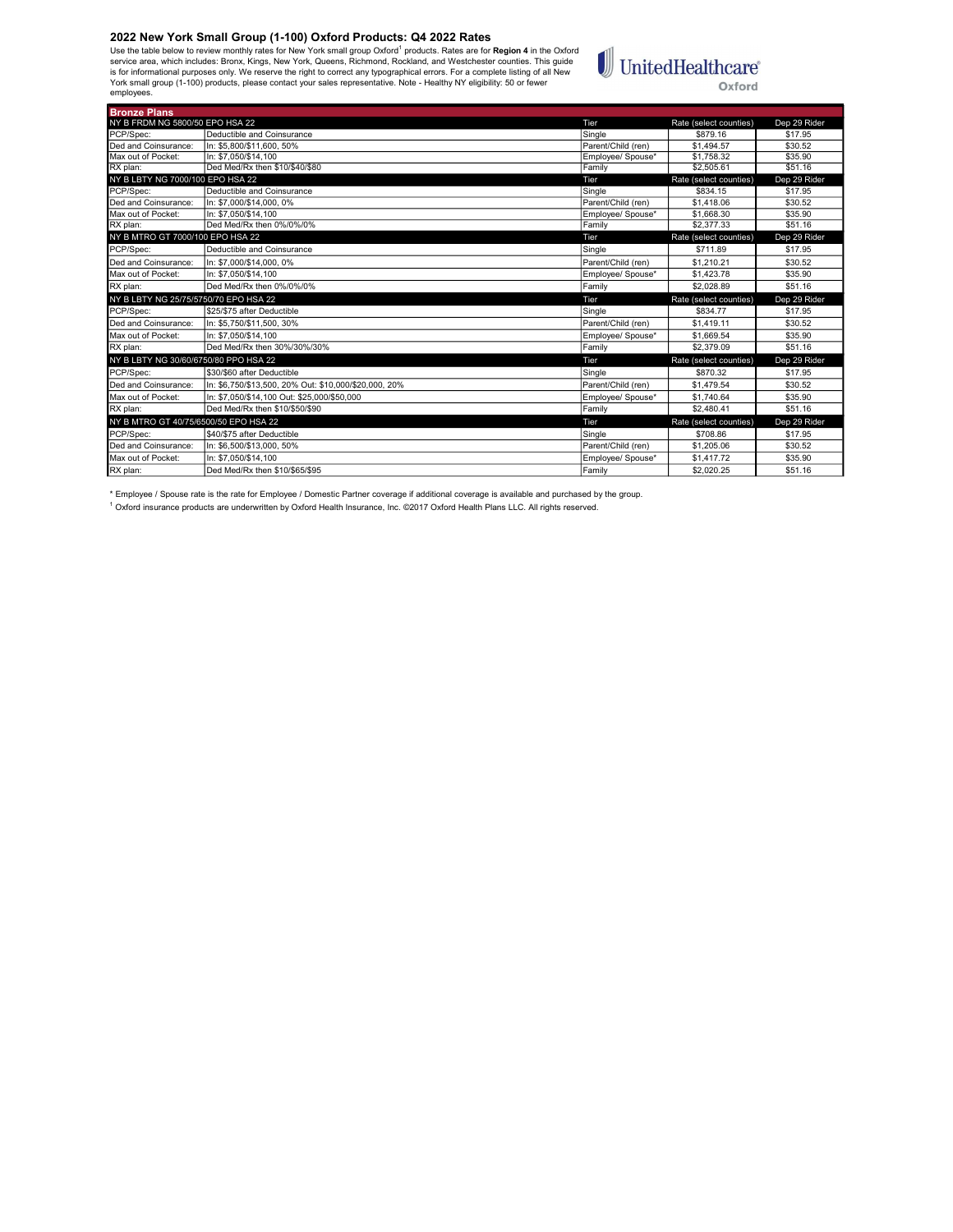Platinum Plans

Use the table below to review monthly rates for New York small group Oxford<sup>1</sup> products. Rates are for **Region 8** in the Oxford<br>service area, which includes: Nassau and Suffolk counties. This guide is for informational pur



| NY P FRDM NG 5/15/100 PPO 22        |                                           | Tier               | Rate (select counties) | Dep 29 Rider |
|-------------------------------------|-------------------------------------------|--------------------|------------------------|--------------|
| PCP/Spec:                           | \$5/\$15                                  | Single             | \$1,552.14             | \$18.50      |
| Ded and Coinsurance:                | In: \$0, 0% Out: \$2,000/\$4,000, 30%     | Parent/Child (ren) | \$2,638.64             | \$31.45      |
| Max out of Pocket:                  | In: \$3,250/\$6,500 Out: \$5,250/\$10,500 | Employee/ Spouse*  | \$3,104.28             | \$37.00      |
| RX plan:                            | Non-T1 Ded \$100 then \$5/\$35/\$70       | Family             | \$4,423.60             | \$52.73      |
| NY P FRDM NG 20/40/100 EPO 22       |                                           | Tier               | Rate (select counties) | Dep 29 Rider |
| PCP/Spec:                           | \$20/\$40                                 | Single             | \$1.459.57             | \$18.50      |
| Ded and Coinsurance:                | In: \$0.0%                                | Parent/Child (ren) | \$2,481.27             | \$31.45      |
| Max out of Pocket:                  | In: \$3.250/\$6.500                       | Emplovee/ Spouse*  | \$2.919.14             | \$37.00      |
| RX plan:                            | Non-T1 Ded \$100 then \$5/\$35/\$70       | Family             | \$4,159.77             | \$52.73      |
| NY P FRDM NG 5/15/100 EPO 22        |                                           | Tier               | Rate (select counties) | Dep 29 Rider |
| PCP/Spec:                           | \$5/\$15                                  | Single             | \$1,491.26             | \$18.50      |
| Ded and Coinsurance:                | In: \$0, 0%                               | Parent/Child (ren) | \$2,535.14             | \$31.45      |
| Max out of Pocket:                  | In: \$3,250/\$6,500                       | Employee/ Spouse*  | \$2,982.52             | \$37.00      |
| RX plan:                            | Non-T1 Ded \$100 then \$5/\$35/\$70       | Family             | \$4,250.09             | \$52.73      |
| NY P FRDM NG 20/40/100 PPO 22       |                                           | Tier               | Rate (select counties) | Dep 29 Rider |
| PCP/Spec:                           | \$20/\$40                                 | Single             | \$1.517.22             | \$18.50      |
| Ded and Coinsurance:                | In: \$0, 0% Out: \$3,000/\$6,000, 30%     | Parent/Child (ren) | \$2,579.27             | \$31.45      |
| Max out of Pocket:                  | In: \$3.250/\$6.500 Out: \$7.750/\$15.500 | Employee/ Spouse*  | \$3,034.44             | \$37.00      |
| RX plan:                            | Non-T1 Ded \$100 then \$5/\$35/\$70       | Family             | \$4,324.08             | \$52.73      |
| NY P FRDM NG 20/40/100 PPO FAIR 22  |                                           | Tier               | Rate (select counties) | Dep 29 Rider |
| PCP/Spec:                           | \$20/\$40                                 | Single             | \$1,832.33             | \$18.50      |
| Ded and Coinsurance:                | In: \$0, 0% Out: \$5,000/\$10,000, 20%    | Parent/Child (ren) | \$3,114.96             | \$31.45      |
| Max out of Pocket:                  | In: \$3,250/\$6,500 Out: \$7,750/\$15,500 | Employee/ Spouse*  | \$3,664.66             | \$37.00      |
| RX plan:                            | Non-T1 Ded \$100 then \$5/\$35/\$70       | Family             | \$5,222.14             | \$52.73      |
| NY P MTRO GT 15/30/100 EPO 22       |                                           | Tier               | Rate (select counties) | Dep 29 Rider |
| PCP/Spec:                           | \$15/\$30                                 | Single             | \$1,175.57             | \$18.50      |
| Ded and Coinsurance:                | In: \$0.0%                                | Parent/Child (ren) | \$1,998.47             | \$31.45      |
| Max out of Pocket:                  | In: \$3.250/\$6.500                       | Employee/ Spouse*  | \$2,351.14             | \$37.00      |
| RX plan:                            | Non-T1 Ded \$150 then \$10/\$65/\$95      | Family             | \$3,350.37             | \$52.73      |
| NY P LBTY GT 15/30/250/90 EPO LA 22 |                                           | Tier               | Rate (select counties) | Dep 29 Rider |
| PCP/Spec:                           | \$15/\$30                                 | Single             | \$1,266.99             | \$18.50      |
| Ded and Coinsurance:                | In: \$250/\$500, 10%                      | Parent/Child (ren) | \$2,153.88             | \$31.45      |
| Max out of Pocket:                  | In: \$3.250/\$6.500                       | Employee/ Spouse*  | \$2,533.98             | \$37.00      |
| RX plan:                            | Non-T1 Ded \$200 then \$10/\$50/\$90      | Family             | \$3,610.92             | \$52.73      |
| NY P LBTY NG 5/35/500/100 EPO 22    |                                           | Tier               | Rate (select counties) | Dep 29 Rider |
| PCP/Spec:                           | Tier I: \$5/\$35 Tier II: \$25/\$70       | Single             | \$1,348.16             | \$18.50      |
| Ded and Coinsurance:                | In: \$500/\$1,000, 0%                     | Parent/Child (ren) | \$2,291.87             | \$31.45      |
| Max out of Pocket:                  | In: \$3.050/\$6.100                       | Employee/ Spouse*  | \$2,696.32             | \$37.00      |
| RX plan:                            | Non-T1 Ded \$200 then \$10/\$50/\$90      | Family             | \$3,842.26             | \$52.73      |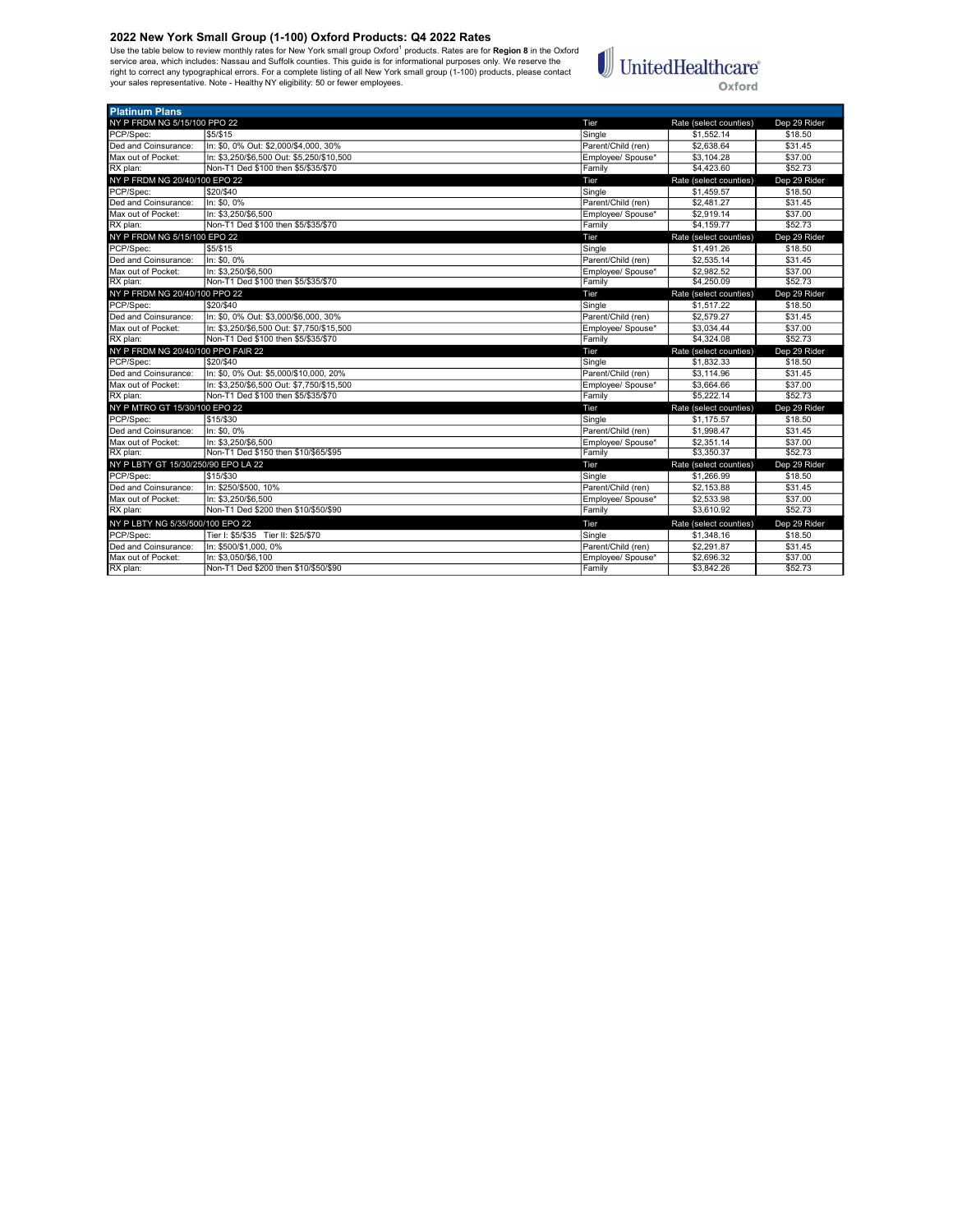2022 New York Small Group (1-100) Oxford Products: Q4 2022 Rates<br>Use the table below to review monthly rates for New York small group Oxford<sup>1</sup> products. Rates are for Region 8 in the Oxford<br>service area, which includes: N

# $\begin{tabular}{|c|c|} \hline \multicolumn{3}{|c|}{\textbf{UnitedHealthcare}}\\ \hline \end{tabular}$ Oxford

| <b>Gold Plans</b>                                 |                                                                                  |                                         |                                      |                         |
|---------------------------------------------------|----------------------------------------------------------------------------------|-----------------------------------------|--------------------------------------|-------------------------|
| NY G LBTY GT 30/60/1250/100 EPO 22                |                                                                                  | Tier                                    | Rate (select counties)               | Dep 29 Rider            |
| PCP/Spec:<br>Ded and Coinsurance:                 | \$30/\$60<br>In: \$1,250/\$2,500, 0%                                             | Single<br>Parent/Child (ren)            | \$1,139.31<br>\$1,936.83             | \$18.50<br>\$31.45      |
| Max out of Pocket:                                | In: \$6,400/\$12,800                                                             | Employee/ Spouse*                       | \$2,278.62                           | \$37.00                 |
| RX plan:                                          | Non-T1 Ded \$200 then \$10/\$50/\$90                                             | Family                                  | \$3,247.03                           | \$52.73                 |
| NY G FRDM NG 15/35/1750/90 EPO 22                 |                                                                                  | Tier                                    | Rate (select counties)               | Dep 29 Rider            |
| PCP/Spec:<br>Ded and Coinsurance:                 | \$15/\$35<br>In: \$1.750/\$3.500, 10%                                            | Single<br>Parent/Child (ren)            | \$1,236.26<br>\$2,101.64             | \$18.50<br>\$31.45      |
| Max out of Pocket:                                | In: \$7.500/\$15.000                                                             | Employee/ Spouse*                       | \$2,472.52                           | \$37.00                 |
| RX plan:                                          | Non-T1 Ded \$150 then \$10/\$40/\$80                                             | Family                                  | \$3,523.34                           | \$52.73                 |
| NY G FRDM NG 25/40/1750/80 EPO 22                 |                                                                                  | Tier                                    | Rate (select counties)               | Dep 29 Rider            |
| PCP/Spec:<br>Ded and Coinsurance:                 | \$25/\$40<br>In: \$1,750/\$3,500, 20%                                            | Single<br>Parent/Child (ren)            | \$1,226.18<br>\$2.084.51             | \$18.50<br>\$31.45      |
| Max out of Pocket:                                | In: \$6,000/\$12,000                                                             | Employee/ Spouse*                       | \$2,452.36                           | \$37.00                 |
| RX plan:                                          | Non-T1 Ded \$150 then \$10/\$40/\$80                                             | Family                                  | \$3,494.61                           | \$52.73                 |
| NY G FRDM NG 25/40/1500/80 PPO 22                 | \$25/\$40                                                                        | Tier                                    | Rate (select counties)               | Dep 29 Rider            |
| PCP/Spec:<br>Ded and Coinsurance:                 | In: \$1,500/\$3,000, 20% Out: \$3,000/\$6,000, 40%                               | Single<br>Parent/Child (ren)            | \$1,285.88<br>\$2,186.00             | \$18.50<br>\$31.45      |
| Max out of Pocket:                                | In: \$6,800/\$13,600 Out: \$8,000/\$16,000                                       | Employee/ Spouse*                       | \$2,571.76                           | \$37.00                 |
| RX plan:                                          | Non-T1 Ded \$150 then \$10/\$40/\$80                                             | Family                                  | \$3,664.76                           | \$52.73                 |
| NY G FRDM NG 50/50/1000/90 EPO 22<br>PCP/Spec:    | \$50/\$50                                                                        | Tier                                    | Rate (select counties)<br>\$1,249.98 | Dep 29 Rider<br>\$18.50 |
| Ded and Coinsurance:                              | In: \$1,000/\$2,000, 10%                                                         | Single<br>Parent/Child (ren)            | \$2,124.97                           | \$31.45                 |
| Max out of Pocket:                                | In: \$6,200/\$12,400                                                             | Employee/ Spouse*                       | \$2,499.96                           | \$37.00                 |
| RX plan:                                          | Non-T1 Ded \$150 then \$10/\$40/\$80                                             | Family                                  | \$3,562.44                           | \$52.73                 |
| NY G FRDM NG 1500/90 PPO HSA 22<br>PCP/Spec:      |                                                                                  | Tier                                    | Rate (select counties)               | Dep 29 Rider            |
| Ded and Coinsurance:                              | Deductible and Coinsurance<br>In: \$1,500/\$3,000, 10% Out: \$3,000/\$6,000, 40% | Single<br>Parent/Child (ren)            | \$1,220.92<br>\$2,075.56             | \$18.50<br>\$31.45      |
| Max out of Pocket:                                | In: \$5,500/\$11,000 Out: \$8,000/\$16,000                                       | Employee/ Spouse*                       | \$2,441.84                           | \$37.00                 |
| RX plan:                                          | Ded Med/Rx then \$10/\$40/\$80                                                   | Family                                  | \$3,479.62                           | \$52.73                 |
| NY G FRDM NG 1500/90 EPO HSA 22<br>PCP/Spec:      |                                                                                  | Tier<br>Single                          | Rate (select counties)               | Dep 29 Rider<br>\$18.50 |
| Ded and Coinsurance:                              | Deductible and Coinsurance<br>In: \$1,500/\$3,000, 10%                           | Parent/Child (ren)                      | \$1,169.99<br>\$1,988.98             | \$31.45                 |
| Max out of Pocket:                                | In: \$5.500/\$11.000                                                             | Employee/ Spouse*                       | \$2,339.98                           | \$37.00                 |
| RX plan:                                          | Ded Med/Rx then \$10/\$40/\$80                                                   | Family                                  | \$3,334.47                           | \$52.73                 |
| NY G MTRO GT 25/40/1250/80 EPO 22<br>PCP/Spec:    | \$25/\$40                                                                        | Tier<br>Single                          | Rate (select counties)<br>\$996.81   | Dep 29 Rider<br>\$18.50 |
| Ded and Coinsurance:                              | In: \$1,250/\$2,500, 20%                                                         | Parent/Child (ren)                      | \$1,694.58                           | \$31.45                 |
| Max out of Pocket:                                | In: \$6,000/\$12,000                                                             | Employee/ Spouse*                       | \$1,993.62                           | \$37.00                 |
| RX plan:                                          | Non-T1 Ded \$150 then \$10/\$65/\$95                                             | Family                                  | \$2,840.91                           | \$52.73                 |
| NY G MTRO GT 25/40/600/80 EPO HNY 22<br>PCP/Spec: | \$25/\$40 after Deductible                                                       | Tier<br>Single                          | Rate (select counties)<br>\$854.89   | Dep 29 Rider<br>\$18.50 |
| Ded and Coinsurance:                              | In: \$600/\$1,200, 20%                                                           | Parent/Child (ren)                      | \$1,453.31                           | \$31.45                 |
| Max out of Pocket:                                | In: \$4,000/\$8,000                                                              | Employee/ Spouse*                       | \$1,709.78                           | \$37.00                 |
| RX plan:                                          | \$10/\$35/\$70                                                                   | Family                                  | \$2,436.44                           | \$52.73                 |
| NY G LBTY NG 30/60/2000/70 EPO 22<br>PCP/Spec:    | \$30/\$60                                                                        | Tier<br>Single                          | Rate (select counties)<br>\$1,097.61 | Dep 29 Rider<br>\$18.50 |
| Ded and Coinsurance:                              | In: \$2,000/\$4,000, 30%                                                         | Parent/Child (ren)                      | \$1,865.94                           | \$31.45                 |
| Max out of Pocket:                                | In: \$8,400/\$16,800                                                             | Employee/ Spouse*                       | \$2,195.22                           | \$37.00                 |
| RX plan:<br>NY G MTRO NG 25/40/1250/80 EPO ME 22  | Non-T1 Ded \$200 then \$10/\$50/\$90                                             | Family<br>Tier                          | \$3,128.19<br>Rate (select counties) | \$52.73<br>Dep 29 Rider |
| PCP/Spec:                                         | \$25/\$40                                                                        | Single                                  | \$1,032.69                           | \$18.50                 |
| Ded and Coinsurance:                              | In: \$1,250/\$2,500, 20%                                                         | Parent/Child (ren)                      | \$1,755.57                           | \$31.45                 |
| Max out of Pocket:                                | In: \$6,000/\$12,000                                                             | Employee/ Spouse*                       | \$2,065.38                           | \$37.00                 |
| RX plan:<br>NY G FRDM NG 30/60/2250/70 EPO 22     | Non-T1 Ded \$150 then \$10/\$65/\$95                                             | Family<br>Tier                          | \$2,943.17<br>Rate (select counties) | \$52.73<br>Dep 29 Rider |
| PCP/Spec:                                         | \$30/\$60                                                                        | Single                                  | \$1,153.76                           | \$18.50                 |
| Ded and Coinsurance:                              | In: \$2,250/\$4,500, 30%                                                         | Parent/Child (ren)                      | \$1,961.39                           | \$31.45                 |
| Max out of Pocket:                                | In: \$8,700/\$17,400                                                             | Employee/ Spouse*                       | \$2,307.52                           | \$37.00                 |
| RX plan:                                          | Non-T1 Ded \$150 then \$10/\$40/\$80                                             | Family<br>ler                           | \$3,288.22                           | \$52.73                 |
| NY G LBTY NG 25/50/100 EPO ZD 22<br>PCP/Spec:     | \$25/\$50                                                                        | Single                                  | Rate (select counties)<br>\$1,245.01 | Dep 29 Rider<br>\$18.50 |
| Ded and Coinsurance:                              | In: \$0, 0%                                                                      | Parent/Child (ren)                      | \$2,116.52                           | \$31.45                 |
| Max out of Pocket:<br>RX plan:                    | In: \$6,000/\$12,000                                                             | Employee/ Spouse*                       | \$2,490.02                           | \$37.00                 |
|                                                   | Non-T1 Ded \$200 then \$10/\$50/\$90                                             | Family                                  | \$3,548.28                           | \$52.73                 |
| NY G LBTY NG 1500/90 EPO HSAM 22<br>PCP/Spec:     | Deductible and Coinsurance                                                       | Tier<br>Single                          | Rate (select counties)<br>\$1,111.18 | Dep 29 Rider<br>\$18.50 |
| Ded and Coinsurance:                              | In: \$1,500/\$3,000, 10%                                                         | Parent/Child (ren)                      | \$1,889.01                           | \$31.45                 |
| Max out of Pocket:                                | In: \$5,500/\$11,000                                                             | Employee/ Spouse*                       | \$2,222.36                           | \$37.00                 |
| RX plan:<br>NY G LBTY NG 20/40/2000/80 EPO 22     | Ded Med/Rx then \$10/\$50/\$90                                                   | Family<br>Tier                          | \$3,166.86<br>Rate (select counties) | \$52.73<br>Dep 29 Rider |
| PCP/Spec:                                         | Tier I: \$20/\$40 Tier II: \$40/\$80                                             | Single                                  | \$1,109.07                           | \$18.50                 |
| Ded and Coinsurance:                              | In: \$2.000/\$4.000, 20%                                                         | Parent/Child (ren)                      | \$1,885.42                           | \$31.45                 |
| Max out of Pocket:                                | In: \$8,500/\$17,000                                                             | Employee/ Spouse*                       | \$2,218.14<br>\$3,160.85             | \$37.00                 |
| RX plan:<br>NY G FRDM NG 1750/100 EPO HSAM 22     | Non-T1 Ded \$200 then \$10/\$50/\$90                                             | Family<br>Tier                          | Rate (select counties)               | \$52.73<br>Dep 29 Rider |
| PCP/Spec:                                         | Deductible and Coinsurance                                                       | Single                                  | \$1,190.30                           | \$18.50                 |
| Ded and Coinsurance:                              | In: \$1,750/\$3,500, 0%                                                          | Parent/Child (ren)                      | \$2,023.51                           | \$31.45                 |
| Max out of Pocket:                                | In: \$6,800/\$13,600                                                             | Employee/ Spouse*                       | \$2,380.60<br>\$3,392.36             | \$37.00                 |
| RX plan:<br>NY G FRDM NG 25/50/100 EPO 22         | Ded Med/Rx then \$10/\$40/\$80                                                   | Family<br>Tier                          | Rate (select counties)               | \$52.73<br>Dep 29 Rider |
| PCP/Spec:                                         | \$25/\$50                                                                        | Single                                  | \$1,315.73                           | \$18.50                 |
|                                                   |                                                                                  |                                         |                                      |                         |
| Ded and Coinsurance:<br>Max out of Pocket:        | In: \$0, 0%<br>In: \$6,000/\$12,000                                              | Parent/Child (ren)<br>Employee/ Spouse* | \$2,236.74<br>\$2,631.46             | \$31.45<br>\$37.00      |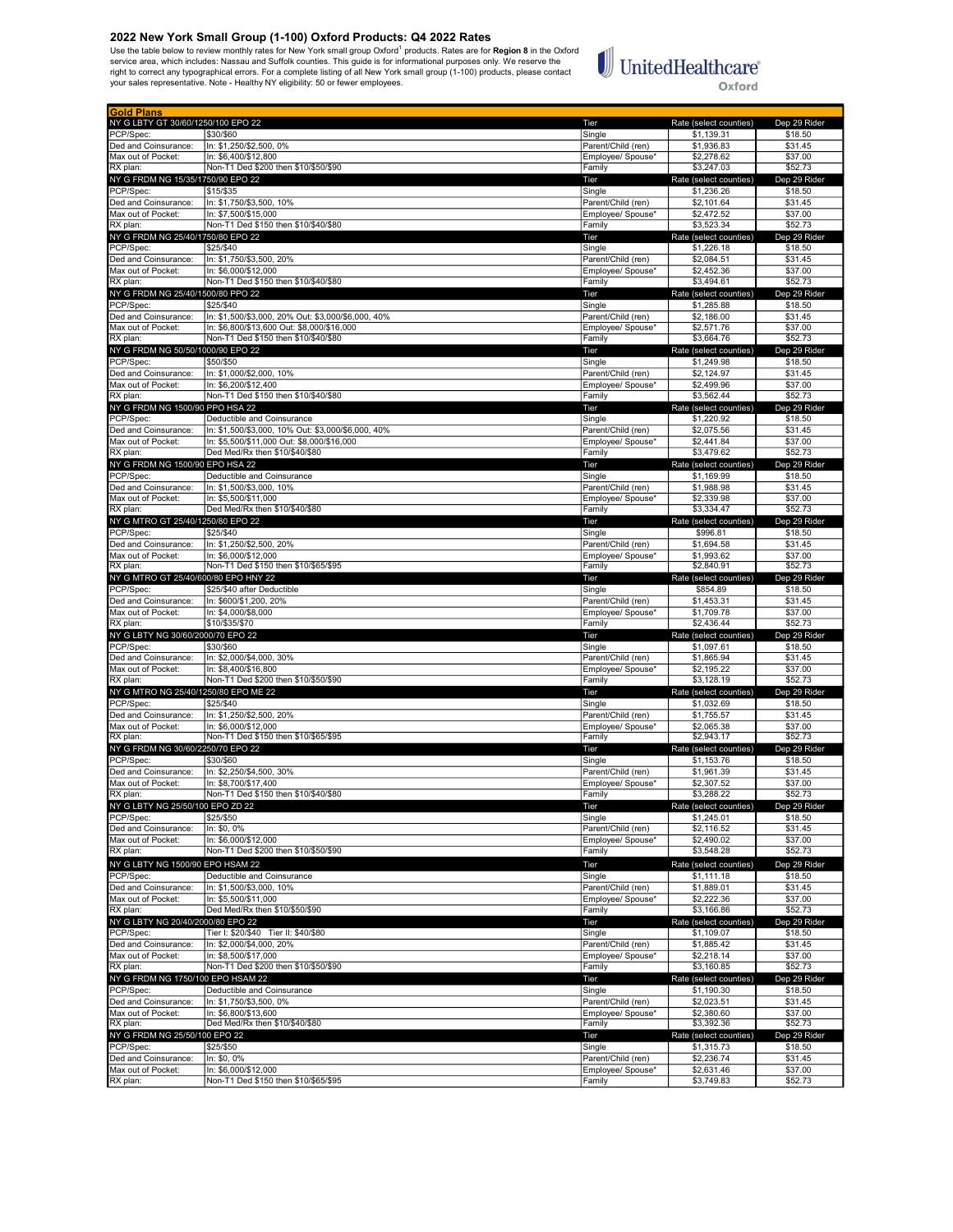2022 New York Small Group (1-100) Oxford Products: Q4 2022 Rates<br>Use the table below to review monthly rates for New York small group Oxford<sup>1</sup> products. Rates are for Region 8 in the Oxford<br>service area, which includes: N



Oxford

| <b>Silver Plans</b>                            |                                                                                  |                              |                                      |                         |
|------------------------------------------------|----------------------------------------------------------------------------------|------------------------------|--------------------------------------|-------------------------|
| NY S LBTY NG 40/70/3000/65 EPO 22              |                                                                                  | Tier                         | Rate (select counties)               | Dep 29 Rider            |
| PCP/Spec:                                      | \$40/\$70                                                                        | Single                       | \$977.34                             | \$18.50                 |
| Ded and Coinsurance:                           | In: \$3,000/\$6,000, 35%                                                         | Parent/Child (ren)           | \$1,661.48                           | \$31.45                 |
| Max out of Pocket:<br>RX plan:                 | In: \$8,700/\$17,400<br>Non-T1 Ded \$200 then \$10/\$50/\$90                     | Employee/ Spouse*            | \$1,954.68<br>\$2,785.42             | \$37.00<br>\$52.73      |
| NY S FRDM NG 40/70/3000/65 EPO 22              |                                                                                  | Family<br>Tier               |                                      | Dep 29 Rider            |
| PCP/Spec:                                      | \$40/\$70                                                                        | Single                       | Rate (select counties)<br>\$1,032.73 | \$18.50                 |
| Ded and Coinsurance:                           | In: \$3,000/\$6,000, 35%                                                         | Parent/Child (ren)           | \$1,755.64                           | \$31.45                 |
| Max out of Pocket:                             | In: \$8,700/\$17,400                                                             | Employee/ Spouse*            | \$2,065.46                           | \$37.00                 |
| RX plan:                                       | Non-T1 Ded \$200 then \$10/\$40/\$80                                             | Family                       | \$2,943.28                           | \$52.73                 |
| NY S LBTY NG 30/75/3500/60 EPO 22              |                                                                                  | Tier                         | Rate (select counties)               | Dep 29 Rider            |
| PCP/Spec:                                      | \$30/\$75                                                                        | Single                       | \$957.05                             | \$18.50                 |
| Ded and Coinsurance:                           | In: \$3,500/\$7,000, 40%                                                         | Parent/Child (ren)           | \$1,626.99<br>\$1.914.10             | \$31.45                 |
| Max out of Pocket:<br>RX plan:                 | In: \$8.700/\$17.400<br>Non-T1 Ded \$200 then \$10/\$50/50%, max 800%            | Employee/ Spouse*<br>Family  | \$2,727.59                           | \$37.00<br>\$52.73      |
| NY S MTRO GT 30/80/3500/70 EPO 22              |                                                                                  | Tier                         | Rate (select counties)               | Dep 29 Rider            |
| PCP/Spec:                                      | \$30/\$80                                                                        | Single                       | \$828.52                             | \$18.50                 |
| Ded and Coinsurance:                           | In: \$3,500/\$7,000, 30%                                                         | Parent/Child (ren)           | \$1,408.48                           | \$31.45                 |
| Max out of Pocket:                             | In: \$8.700/\$17.400                                                             | Employee/ Spouse*            | \$1,657.04                           | \$37.00                 |
| RX plan:                                       | Non-T1 Ded \$150 then \$10/\$65/\$95                                             | Family                       | \$2,361.28                           | \$52.73                 |
| NY S FRDM NG 30/60/2000/80 PPO HSA 22          |                                                                                  | Tier                         | Rate (select counties)               | Dep 29 Rider            |
| PCP/Spec:<br>Ded and Coinsurance:              | \$30/\$60 after Deductible<br>In: \$2,000/\$4,000, 20% Out: \$4,000/\$8,000, 50% | Single<br>Parent/Child (ren) | \$1,085.97<br>\$1,846.15             | \$18.50<br>\$31.45      |
| Max out of Pocket:                             | In: \$6,900/\$13,800 Out: \$10,500/\$21,000                                      | Employee/ Spouse*            | \$2,171.94                           | \$37.00                 |
| RX plan:                                       | Ded Med/Rx then \$10/\$40/\$80                                                   | Family                       | \$3,095.01                           | \$52.73                 |
| NY S LBTY GT 25/50/4500/50 EPO 22              |                                                                                  | Tier                         | Rate (select counties)               | Dep 29 Rider            |
| PCP/Spec:                                      | \$25/\$50                                                                        | Single                       | \$938.93                             | \$18.50                 |
| Ded and Coinsurance:                           | In: \$4,500/\$9,000, 50%                                                         | Parent/Child (ren)           | \$1,596.18                           | \$31.45                 |
| Max out of Pocket:                             | In: \$8,700/\$17,400<br>Non-T1 Ded \$200 then \$10/\$50/\$90                     | Employee/ Spouse*<br>Family  | \$1,877.86<br>\$2,675.95             | \$37.00<br>\$52.73      |
| RX plan:                                       |                                                                                  |                              |                                      |                         |
| NY S FRDM NG 40/70/3000/65 PPO 22<br>PCP/Spec: | \$40/\$70                                                                        | Tier<br>Single               | Rate (select counties)<br>\$1,083.14 | Dep 29 Rider<br>\$18.50 |
| Ded and Coinsurance:                           | In: \$3,000/\$6,000, 35% Out: \$4,000/\$8,000, 50%                               | Parent/Child (ren)           | \$1,841.34                           | \$31.45                 |
| Max out of Pocket:                             | In: \$8,700/\$17,400 Out: \$10,500/\$21,000                                      | Employee/ Spouse*            | \$2,166.28                           | \$37.00                 |
| RX plan:                                       | Non-T1 Ded \$200 then \$10/\$40/\$80                                             | Family                       | \$3,086.95                           | \$52.73                 |
| NY S FRDM NG 25/50/2250/80 EPO HSA 22          |                                                                                  | Tier                         | Rate (select counties)               | Dep 29 Rider            |
| PCP/Spec:                                      | \$25/\$50 after Deductible                                                       | Single                       | $$1,043.\overline{54}$               | \$18.50                 |
| Ded and Coinsurance:                           | In: \$2,250/\$4,500, 20%                                                         | Parent/Child (ren)           | \$1,774.02                           | \$31.45                 |
| Max out of Pocket:<br>RX plan:                 | In: \$6,900/\$13,800<br>Ded Med/Rx then \$10/\$40/\$80                           | Employee/ Spouse*<br>Family  | \$2,087.08<br>\$2,974.09             | \$37.00<br>\$52.73      |
| NY S FRDM NG 2000/70 EPO HSA 22                |                                                                                  | Tier                         | Rate (select counties)               | Dep 29 Rider            |
| PCP/Spec:                                      | Deductible and Coinsurance                                                       | Single                       | \$1,024.36                           | \$18.50                 |
| Ded and Coinsurance:                           | In: \$2,000/\$4,000, 30%                                                         | Parent/Child (ren)           | \$1,741.41                           | \$31.45                 |
| Max out of Pocket:                             | In: \$7,050/\$14,100                                                             | Employee/ Spouse*            | \$2,048.72                           | \$37.00                 |
| RX plan:                                       | Ded Med/Rx then \$10/\$40/\$80                                                   | Family                       | \$2,919.43                           | \$52.73                 |
| NY S MTRO NG 30/80/3500/70 EPO ME 22           |                                                                                  | Tier                         | Rate (select counties)               | Dep 29 Rider            |
| PCP/Spec:<br>Ded and Coinsurance:              | \$30/\$80<br>In: \$3,500/\$7,000, 30%                                            | Single<br>Parent/Child (ren) | \$858.35<br>\$1,459.20               | \$18.50<br>\$31.45      |
| Max out of Pocket:                             | In: \$8,700/\$17,400                                                             | Employee/ Spouse*            | \$1,716.70                           | \$37.00                 |
| RX plan:                                       | Non-T1 Ded \$150 then \$10/\$65/\$95                                             | Family                       | \$2,446.30                           | \$52.73                 |
| NY S LBTY NG 25/50/2500/80 EPO HSA 22          |                                                                                  | Tier                         | Rate (select counties)               | Dep 29 Rider            |
| PCP/Spec:                                      | \$25/\$50 after Deductible                                                       | Single                       | \$976.49                             | \$18.50                 |
| Ded and Coinsurance:                           | In: \$2,500/\$5,000, 20%                                                         | Parent/Child (ren)           | \$1,660.03                           | \$31.45                 |
| Max out of Pocket:<br>RX plan:                 | In: \$6,900/\$13,800<br>Ded Med/Rx then \$10/\$50/\$90                           | Employee/ Spouse*<br>Family  | \$1,952.98<br>\$2,783.00             | \$37.00<br>\$52.73      |
| NY S MTRO GT 35/50/3500/70 EPO HSA 22          |                                                                                  | Tier                         | Rate (select counties)               | Dep 29 Rider            |
| PCP/Spec:                                      | \$35/\$50 after Deductible                                                       | Single                       | \$787.63                             | \$18.50                 |
| Ded and Coinsurance:                           | In: \$3,500/\$7,000, 30%                                                         | Parent/Child (ren)           | \$1,338.97                           | \$31.45                 |
| Max out of Pocket:                             | In: \$7,050/\$14,100                                                             | Employee/ Spouse*            | \$1,575.26                           | \$37.00                 |
| RX plan:                                       | Ded Med/Rx then \$10/\$65/50%, max \$800                                         | Family                       | \$2,244.75                           | \$52.73                 |
| NY S MTRO NG 50/100/100 EPO ZD 22              |                                                                                  | Tier                         | Rate (select counties)               | Dep 29 Rider            |
| PCP/Spec:<br>Ded and Coinsurance:              | \$50/\$100<br>In: \$0.0%                                                         | Single<br>Parent/Child (ren) | \$963.81<br>\$1,638.48               | \$18.50<br>\$31.45      |
| Max out of Pocket:                             | In: \$8,700/\$17,400                                                             | Employee/ Spouse*            | \$1,927.62                           | \$37.00                 |
| RX plan:                                       | Non-T1 Ded \$150 then \$10/\$65/\$95                                             | Family                       | \$2,746.86                           | \$52.73                 |
| NY S LBTY NG 4000/80 EPO HSAM 22               |                                                                                  | Tier                         | Rate (select counties)               | Dep 29 Rider            |
| PCP/Spec:                                      | Deductible and Coinsurance                                                       | Single                       | \$918.14                             | \$18.50                 |
| Ded and Coinsurance:                           | In: \$4,000/\$8,000, 20%                                                         | Parent/Child (ren)           | \$1,560.84                           | \$31.45                 |
| Max out of Pocket:<br>RX plan:                 | In: \$7,050/\$14,100<br>Ded Med/Rx then \$10/\$50/\$90                           | Employee/ Spouse*<br>Family  | \$1,836.28<br>\$2,616.70             | \$37.00<br>\$52.73      |
| NY S LBTY NG 50/100/100 EPO ZD 22              |                                                                                  | Tier                         | Rate (select counties)               | Dep 29 Rider            |
| PCP/Spec:                                      | \$50/\$100                                                                       | Single                       | \$1,090.08                           | \$18.50                 |
| Ded and Coinsurance:                           | In: \$0, 0%                                                                      | Parent/Child (ren)           | \$1,853.14                           | \$31.45                 |
| Max out of Pocket:                             | In: \$8,700/\$17,400                                                             | Employee/ Spouse*            | \$2,180.16                           | \$37.00                 |
| RX plan:                                       | Non-T1 Ded \$150 then \$10/\$65/\$95                                             | Family                       | \$3,106.73                           | \$52.73                 |
| NY S LBTY NG 25/45/5000/50 EPO 22              |                                                                                  | Tier                         | Rate (select counties)               | Dep 29 Rider            |
| PCP/Spec:<br>Ded and Coinsurance:              | Tier I: \$25/\$45 Tier II: \$45/\$75<br>In: \$5,000/\$10,000, 50%                | Single<br>Parent/Child (ren) | \$947.89<br>\$1,611.41               | \$18.50<br>\$31.45      |
| Max out of Pocket:                             | In: \$8,700/\$17,400                                                             | Employee/ Spouse*            | \$1,895.78                           | \$37.00                 |
| RX plan:                                       | Non-T1 Ded \$200 then \$10/\$50/\$90                                             | Family                       | \$2,701.49                           | \$52.73                 |
| NY S LBTY NG 40/70/4500/60 EPO 22              |                                                                                  | Tier                         | Rate (select counties)               | Dep 29 Rider            |
| PCP/Spec:                                      | \$40/\$70                                                                        | Single                       | \$958.61                             | \$18.50                 |
| Ded and Coinsurance:                           | In: \$4,500/\$9,000, 40%                                                         | Parent/Child (ren)           | \$1,629.64                           | \$31.45                 |
| Max out of Pocket:<br>RX plan:                 | In: \$8,700/\$17,400<br>Non-T1 Ded \$200 then \$10/\$50/\$90                     | Employee/ Spouse*<br>Family  | \$1,917.22<br>\$2,732.04             | \$37.00<br>\$52.73      |
| NY S FRDM NG 50/100/100 EPO ZD 22              |                                                                                  | Tier                         | Rate (select counties)               | Dep 29 Rider            |
| PCP/Spec:                                      | \$50/\$100                                                                       | Single                       | \$1,148.99                           | \$18.50                 |
| Ded and Coinsurance:                           | In: \$0, 0%                                                                      | Parent/Child (ren)           | \$1,953.28                           | \$31.45                 |
| Max out of Pocket:                             | In: \$8,700/\$17,400                                                             | Employee/ Spouse*            | \$2,297.98                           | \$37.00                 |
| RX plan:                                       | Non-T1 Ded \$150 then \$10/\$65/\$95                                             | Family                       | \$3,274.62                           | \$52.73                 |
| NY S MTRO GT 40/70/3000/65 EPO 22              |                                                                                  | Tier                         | Rate (select counties)               | Dep 29 Rider            |
| PCP/Spec:                                      | \$40/\$70                                                                        | Single                       | \$864.12                             | \$18.50                 |
| Ded and Coinsurance:                           | In: \$3,000/\$6,000, 35%                                                         | Parent/Child (ren)           | \$1,469.00                           | \$31.45                 |
| Max out of Pocket:<br>RX plan:                 | In: \$8,700/\$17,400<br>Non-T1 Ded \$200 then \$10/\$50/\$90                     | Employee/ Spouse*<br>Family  | \$1,728.24<br>\$2,462.74             | \$37.00<br>\$52.73      |